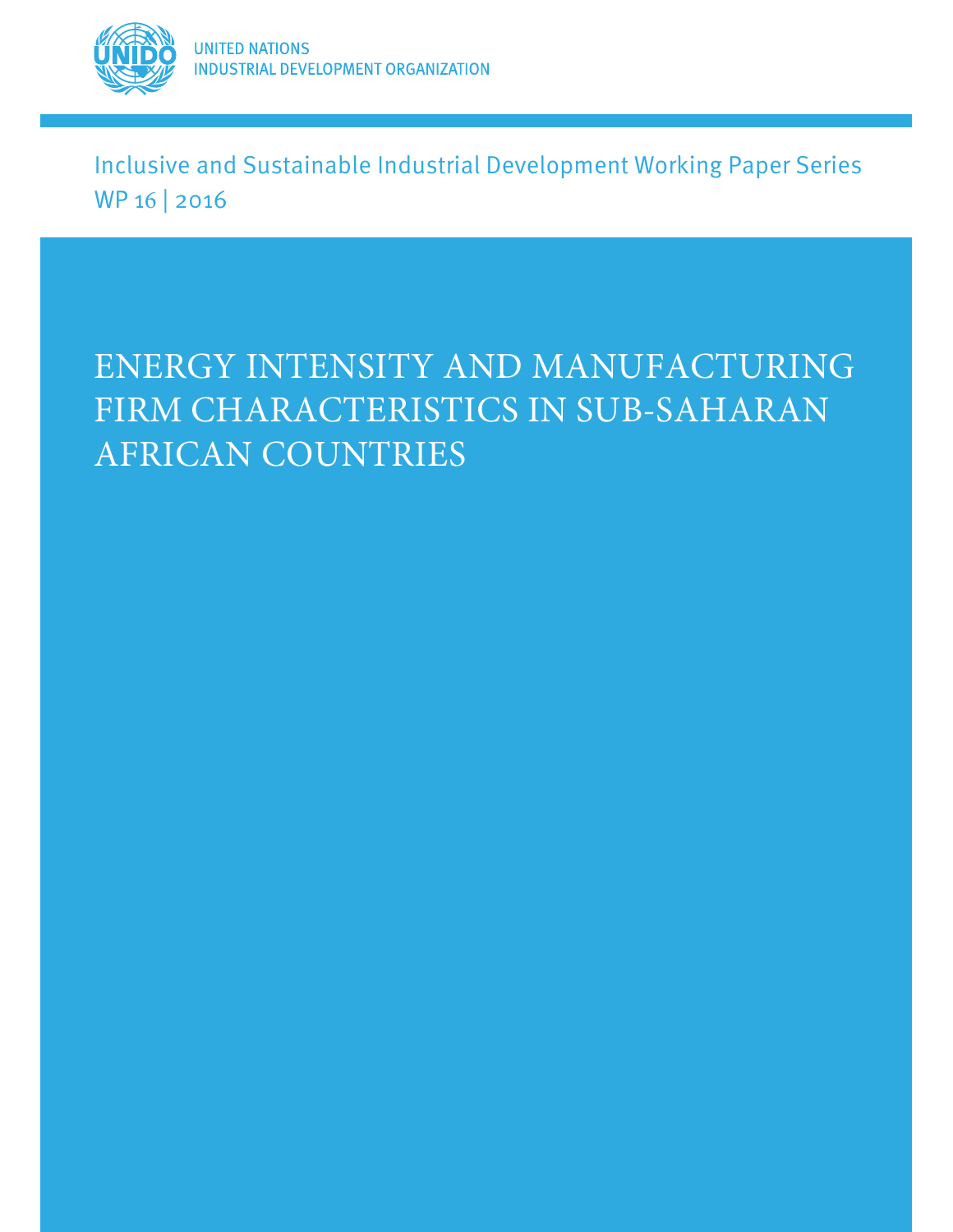# **Energy Intensity and Manufacturing Firm Characteristics in Sub-Saharan African countries**

Florian Kaulich<sup>1</sup>

Ralph Luken<sup>2\*</sup>

Alois Posekufa Mhlanga<sup>3\*</sup>

Ingrid Polzerova<sup>4\*</sup>

 $^1$ Department of Economics, Vienna University of Economics and Business (WU Wien), Welthandelsplatz 1, 1020 Wien, Austria. E-mail: florian.kaulich@wu.ac.at (corresponding author)

<sup>2</sup>Former staff member of United Nations Industrial Development Organization (UNIDO),

Wagramerstraße 5, 1400 Wien, Austria. E-mail: r.luken@unido.org

<sup>3</sup>United Nations Industrial Development Organization (UNIDO), Wagramerstraße 5, 1400 Wien, Austria. E-mail: a.mhlanga@unido.org

<sup>4</sup>Former Intern at United Nations Industrial Development Organization (UNIDO), Wagramerstraße 5, 1400 Wien, Austria. E-mail: a.polzerova@unido.org, polzerova.ingrid@gmail.com

\* The views expressed herein are those of the authors and do not necessarily reflect the views of the United Nations Industrial Development Organization.



## **UNITED NATIONS INDUSTRIAL DEVELOPMENT ORGANIZATION**

**Vienna, 2016**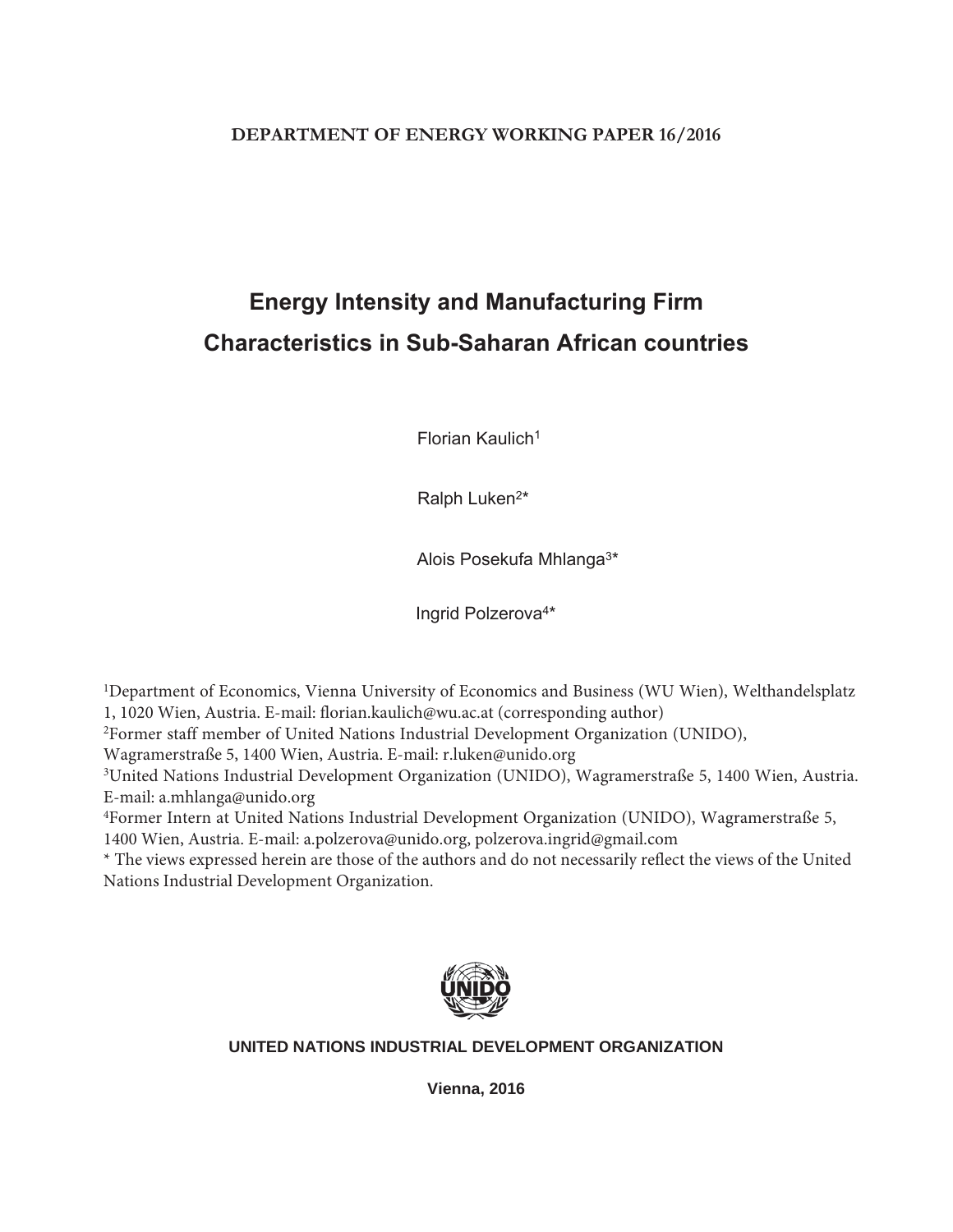The designations employed, descriptions and classifications of countries, and the presentation of the material in this report do not imply the expression of any opinion whatsoever on the part of the Secretariat of the United Nations Industrial Development Organization (UNIDO) concerning the legal status of any country, territory, city or area or of its authorities, or concerning the delimitation of its frontiers or boundaries, or its economic system or degree of development. The views expressed in this paper do not necessarily reflect the views of the Secretariat of the UNIDO. The responsibility for opinions expressed rests solely with the authors, and publication does not constitute an endorsement by UNIDO. Although great care has been taken to maintain the accuracy of information herein, neither UNIDO nor its member States assume any responsibility for consequences which may arise from the use of the material. Terms such as "developed", "industrialized" and "developing" are intended for statistical convenience and do not necessarily express a judgment. Any indication of, or reference to, a country, institution or other legal entity does not constitute an endorsement. Information contained herein may be freely quoted or reprinted but acknowledgement is requested. This report has been produced without formal United Nations editing.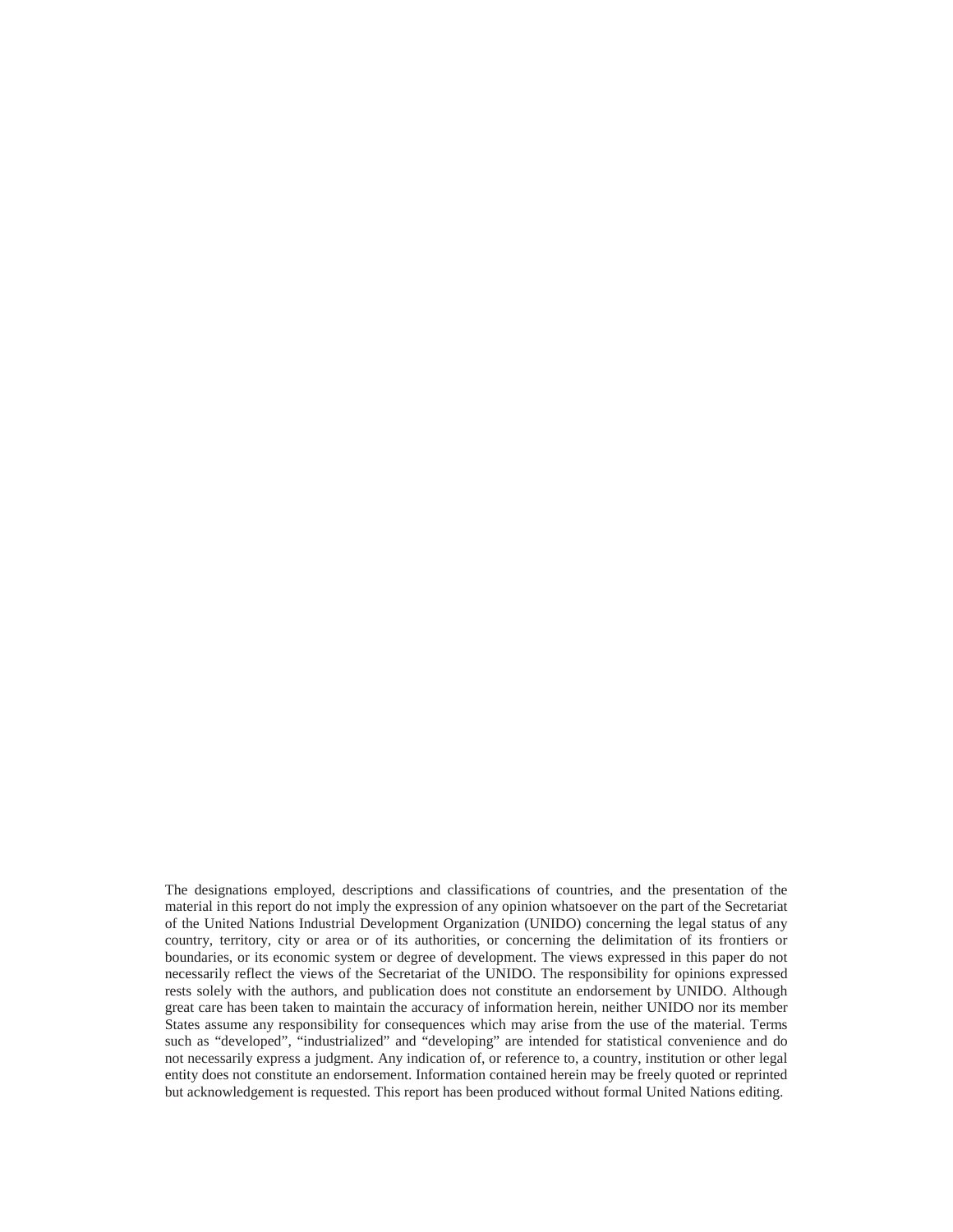#### **Acknowledgements**

The firm-level dataset used in this study is an output of the project EERAF08043 "Survey of Enterprises in Selected ACP Countries" funded by the European Commission. The authors are thankful for support from the UNIDO Department of Energy. The authors are also thankful to Michele Clara, Aminata Fall, Neil Foster-McGregor, Lucille Langlois, Marco Matteini and Patrick Nussbaumer for providing helpful comments, to Lucrezia Sanginesi for data support and to Linitha Abraham for clerical support.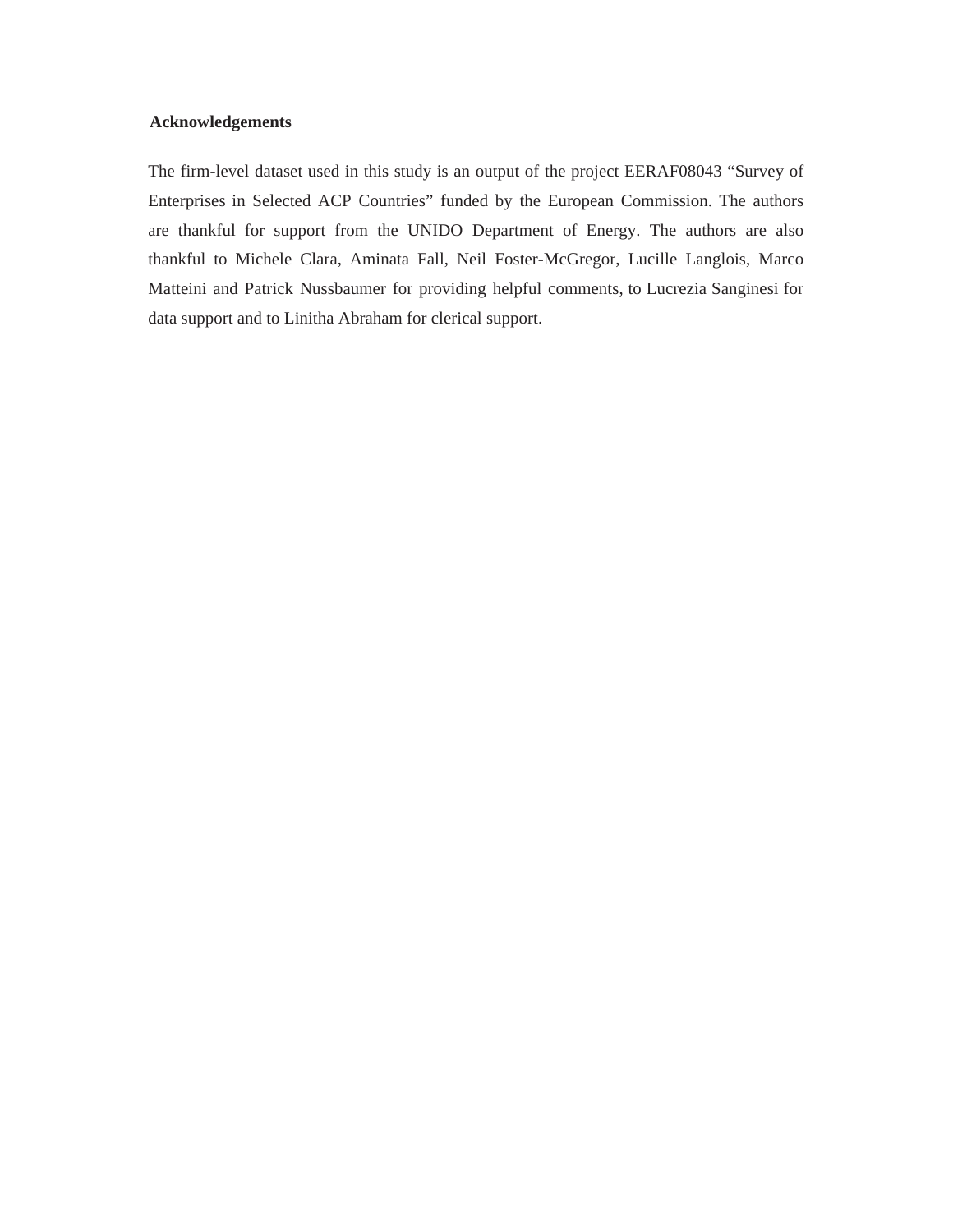#### **1. Introduction**

The increase in global production of manufacturing goods over the past decades has—not surprisingly—required a rising consumption of energy by the manufacturing industry. However, total energy consumption by the manufacturing industry did not increase as much as global production. Whereas global production of manufacturing goods (in terms of manufacturing value added) increased by 70% over the period of 1990–2010, total energy consumption by the manufacturing industry increased by only 34% over the same period. Such a difference in trends is commonly denoted as "relative decoupling". Over the shorter and more recent sub-period of 2005–2010, however, manufacturing production and energy consumption increased by 12% and 14%, respectively, showing no evidence for relative decoupling (UNIDO, 2015; IEA, 2015).

When focusing on the region of Sub-Saharan Africa (SSA), a different picture is observed. Between 1990 and 2010, the manufacturing industry increased its production remarkably by 81%, and its energy consumption increased likewise by 77%, indicating only slight relative decoupling. Over the more recent period of 2005–2010, however, manufacturing production increased by 28%, while the associated energy consumption increased by only 13%, indicating considerable relative decoupling. Hence, SSA's manufacturing sector differs from the global average with virtually no relative decoupling over the 20-year period of 1990–2010 and significant decoupling over the more recent five-year period of 2005–2010. This suggests that the SSA region has recently started catching up with other regions in reducing the energy intensity of its manufacturing sector (UNIDO, 2015; IEA, 2015).<sup>1</sup> Still, countries in Africa are still far below the global energy efficiency frontier.<sup>2</sup>

A common way to gain more understanding about such patterns of manufacturing production and energy consumption is to employ decomposition methods at the country level. The recent study by Voigt et al. (2014) finds that reductions in energy intensity are largely attributable to technological change rather than to structural change, a finding consistent with earlier studies. Only a small number of studies, however, focus on the manufacturing industry, and most of these studies draw on data from high- or middle-income countries. This implies a lack of knowledge about energy use on the firm-level in low-income countries, especially in SSA.

Fortunately, there are now detailed data available on energy use by 1,450 manufacturing firms in 18 SSA countries as a result of the UNIDO Africa Investor Survey that was conducted in the year 2010 (UNIDO, 2012a). The energy use data along with other data from this survey allow us to calculate energy intensity (i.e. energy used per unit of sales) at the level of individual firms, and to investigate

<sup>&</sup>lt;sup>1</sup> Alternatively, these observations could be a statistical anomaly, reflecting the fact that data on energy consumption are only available for 22 of the 47 SSA countries, and that the manufacturing data have been revised by several SSA countries in the past ten years (Luken and Meinert, 2016).

As of 2013, the African region manufacturing energy intensity was 0.64 ktoe per thousand US\$, compared to global manufacturing energy intensity of 0.24. It was 0.32 for the Asian region and 0.12 for the European region (UNECA, 2016).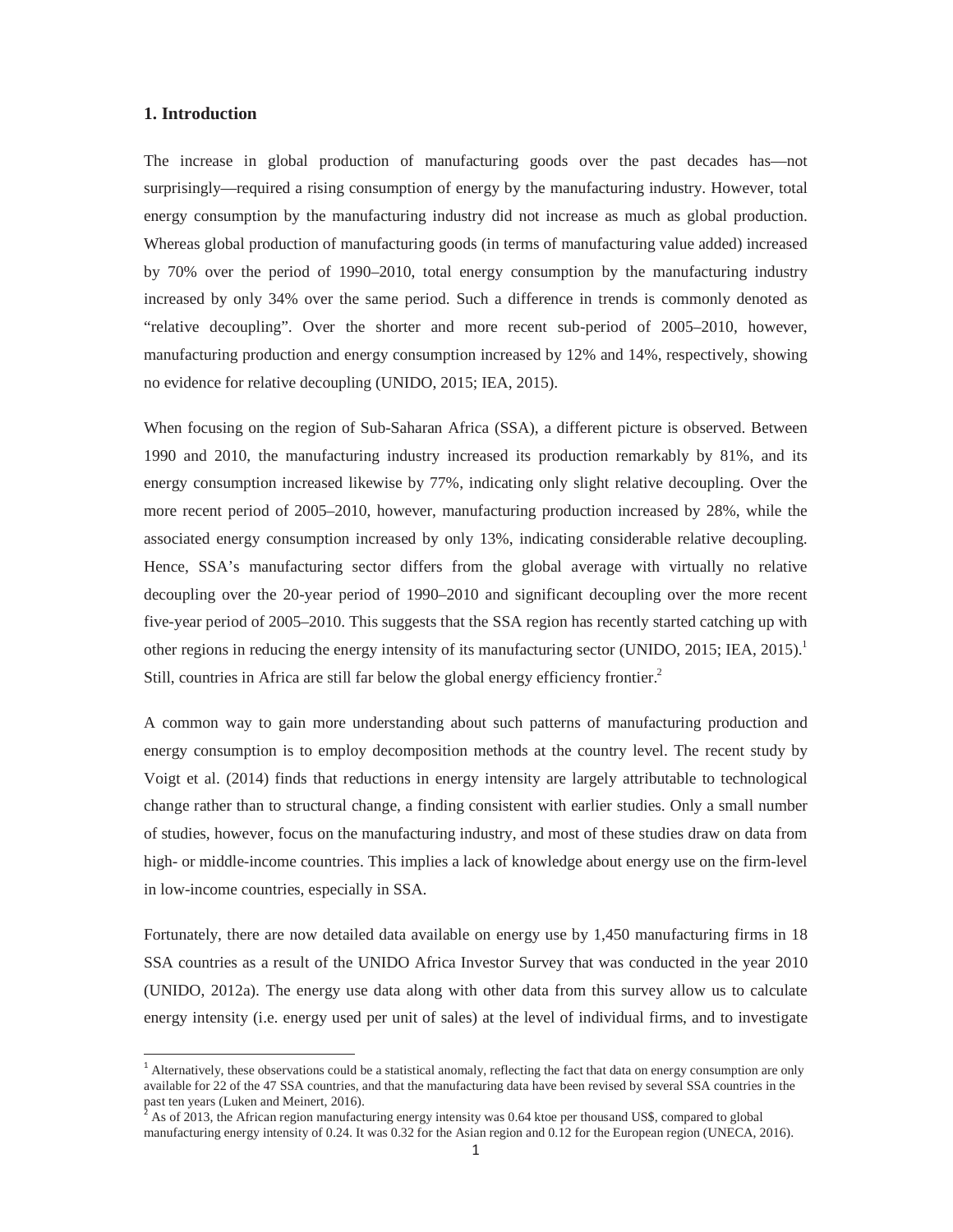its relation with firm-specific characteristics. The availability of this unique dataset constitutes a major step forward for the understanding of energy use and energy intensity of manufacturing production in SSA.

In the next section, we review the existing literature on the role of internal factors (i.e. firm characteristics) and external factors (i.e. government policies and market structures) on energy intensity in the manufacturing sector, particularly in African countries. The third section describes the database we use in our analysis. The fourth section describes our empirical methodology. The fifth section presents the results of our analysis on the relationship beween firm-level characteristics and energy intensity in 18 SSA countries. The sixth and last section comprises our conclusions and policy recommendations.

#### **2. Literature Review**

Our literature review focuses on articles that examine the influence of firm characteristics on manufacturing energy use, on the adoption of resource efficient and cleaner production  $(RECP)^3$  and on the adoption of environmentally sound technologies  $(EST)^4$ . At the same time, we do not include articles on government policies and programmes such as national energy decoupling programmes, subsidies and tax breaks.

A holistic conceptual model is laid out in Luken et al. (2008), reflecting the view that a firm's decision to adopt EST is determined by external (i.e. contextual) factors as well as internal (i.e. firm-level) factors. Contextual factors are incentives that plants are presented with to adopt EST. Broadly speaking, incentive structures are created by policy regimes, with incentives being transmitted to firms through three types of institutions, namely governments, markets and civil society. Firm-level factors determine a plant's capacity to respond to the incentive structure, and they are comprised of ownership structure, profitability, size, technological capabilities and environmental commitment.

A similar view is reflected in the conceptual model of Del Rio and Tarancon (2005), where the decision to adopt EST results from the interaction of contextual factors, firm characteristics and environmental technologies. In this regard, external factors include environmental regulation, markets, equipment suppliers and communities, while firm-level characteristics include organizational and environmental strategy, technological competencies, financial position and size.

<sup>&</sup>lt;sup>3</sup> RECP denotes techniques and technology changes within a firm that reduce the input of all resource inputs and discharge of pollutants. UNIDO (2012b) provides an overview on EST interventions in 43 firms in three North African countries.

Approximately 50% of the monetary benefits of these interventions were energy savings.

 $\frac{4}{15}$  EST consist of techniques and technology changes within a firm plus pollution control technology external to production process.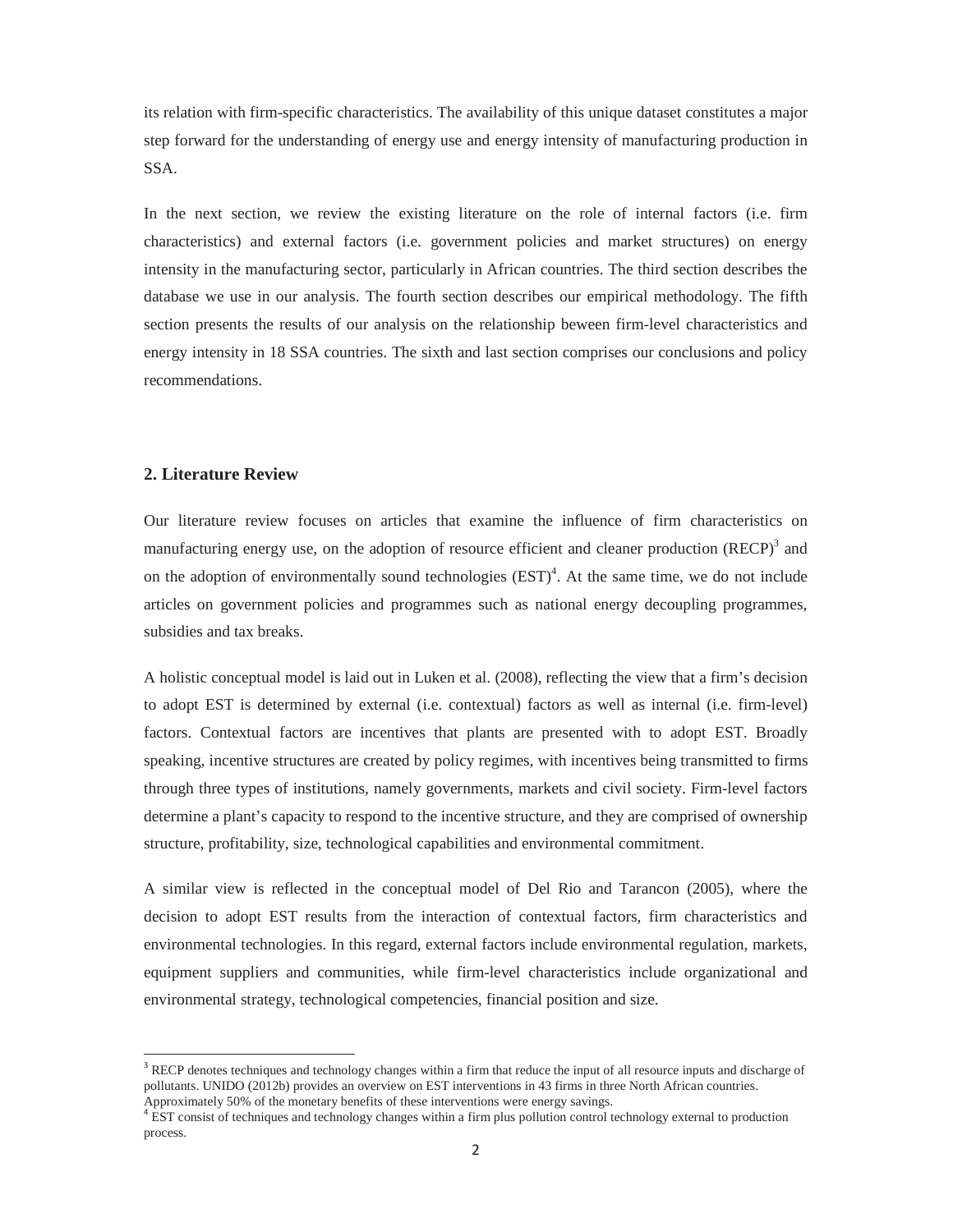An overview of several aspects of industrial energy efficiency found in many developing countries is provided in the UNIDO Industrial Development Report 2011. Although the Report's focus is on barriers such as market failures and limitations of human decision-making in form of bounded rationality (also see Sorrell, 2011), it lists several firm-level characteristics that influence energy efficiency, namely size, age of equipment, technical skills of employees and technology of production.

A number of empirical studies assess the relation between firm-level characteristics and external factors on energy use. Fisher-Vanden et al. (2004) investigate the effect of firm-level characteristics and technological innovation activities on energy productivity of 2,500 Chinese firms over the period 1997–1999. They find that two particular characteristics—ownership and research and development (R&D expenditures—and several external factors—primarily rising energy prices—imply lower levels of energy intensity, aside from overall shifts in the industrial structure. It is worthwhile to note that the internal ability to improve the technology of production seems to have a greater influence on energy intensity than technology imported from abroad.

Cantore (2011) investigates the relative importance of various factors in decisions of 116 plants in four developing countries to adopt or not adopt energy efficient technology. For increasing the likelihood of investing in energy efficiency, the internal organization of firms seems to matter more than broad macroeconomic factors, with commitment of the top management being reported as the most important factor. Moreover, firms that have previously invested in energy efficiency are more likely to do it again in the future.

Covering Indian manufacturing firms over the period 2000–2008, Sahu and Narayanan (2011) report a non-linear relationship between energy intensity and firm size, implying that both very large and very small firms tend to be more energy intensive than medium-sized firms. Moreover, they find that foreign-owned firms are less energy intensive than domestically owned firms, and that young firms are less energy intensive than old firms.

Several studies focus on the particular roles of economic openness and trade. Zheng et al. (2011) investigate the impact of exporting on industrial energy intensity in China on a sectoral level, using data on 20 industrial sectors over 1999–2007. In contrast to expectations, their findings imply that exporting increases rather than decreases sectoral energy intensity. Furthermore, they report great divergences in the impact of increased exports on energy intensity across sectors. Also covering China, albeit on a provincial level and over the period 1985–2008, Herrerias et al. (2013) investigate whether openness and foreign ownership influence the uptake of energy saving technologies. They find that increases in foreign direct investment play a leading role in the decline of industrial energy intensity.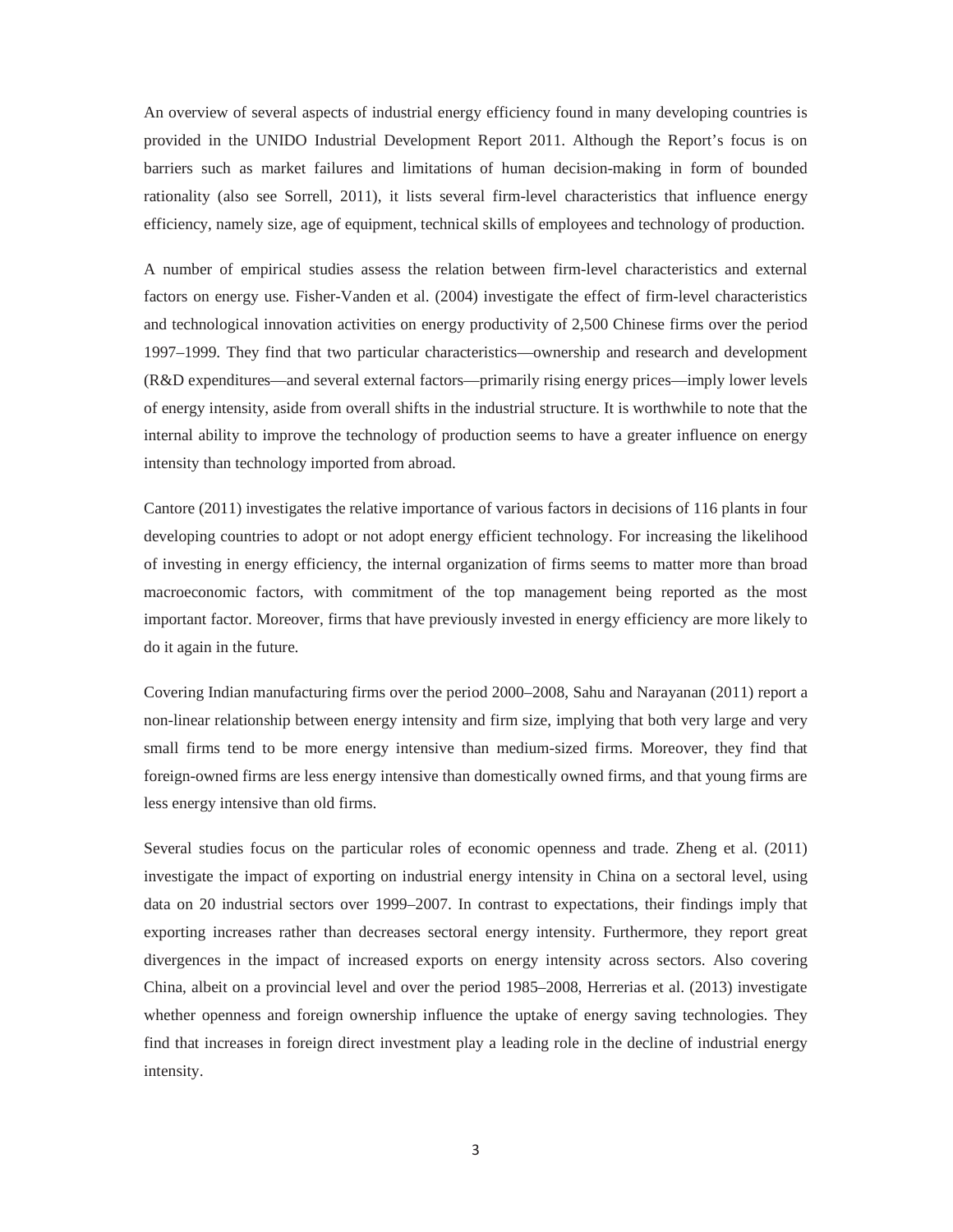Using firm-level Irish data over the period 1991–2007, Batrakova and Davies (2012) find that high energy intensive exporting firms adopt energy efficient technologies that are made profitable because of expanded market size. Using Indonesian firm-level data over the period 2001–2007, Roy and Yasar (2015) find that exporting reduces the use of fuels relative to the use of electricity. Thus, exporting can be viewed as environmentally beneficial. On the country- rather than the firm-level, Keho (2016) uses data from 12 African countries and finds that FDI and imports reduce per capita energy consumption, although the effects vary drastically by country, both in terms of magnitude and sign. In contrast, Adom and Amuakwa-Mensah (2016) use data from 13 East African countries and find that FDI increases energy intensity while trade openness decreases it, although their results also vary drastically by country.

Regarding the empirical investigation of drivers and barriers of adopting energy efficient technologies, studies exist for high-income countries such as Germany (Trianni et al., 2013), Italy (Cagno and Trianni, 2013) and Spain (Del Rio and Tarancon, 2005) as well as for Sub-Saharan African countries such as Zambia (Siaminwe et al., 2005), Ghana (Apeaning and Thollander, 2013) and Uganda (Never, 2016). The study by Luken and Van Rompaey (2008) covers a set of nine developing countries, including Kenya and Zimbabwe. Although these studies are conceptually different from ours, a common feature is the consideration of the role of size, pressure from the foreign parent company, skilled personnel, technological capabilities and the presence of a quality management programme.

All in all, the literature in this field suggests that a wide range of relevant firm-level characteristics and contextual factor matters for energy intensity. The dominant characteristics that correspond to lower energy intensity seem to be size, foreign ownership and export orientation, followed by management commitment, technical skills and in-house R&D.

#### **3. Data**

Our empirical analysis draws on UNIDO's Africa Investor Survey 2010, which was conducted in 19 countries in SSA, namely Burkina Faso, Burundi, Cameroon, Cape Verde, Ethiopia, Ghana, Kenya, Lesotho, Madagascar, Malawi, Mali, Mozambique, Niger, Nigeria, Rwanda, Senegal, Tanzania, Uganda, and Zambia. The survey population consisted of a harmonized business directory of about  $60,000$  formal firms with at least 10 employees, active in all economic sectors.<sup>5</sup> The survey sample was drawn by stratifying the survey population by size (below 50, 50–99, 100 and more employees), ownership (domestic or foreign<sup>6</sup>), and sector (2-digit level of ISIC<sup>7</sup> Rev. 3.1) in each of the 19

**Exceptions are Cape Verde and Burundi**, where firms with 5 to 10 employees were also included.

<sup>6</sup> A firm is defined as foreign-owned if a direct investor that is resident of another economy has 10 percent or more of the ordinary shares or voting power or the equivalent (IMF and OECD, 2003).

<sup>&</sup>lt;sup>7</sup> ISIC stands for International Standard of Industrial Classification.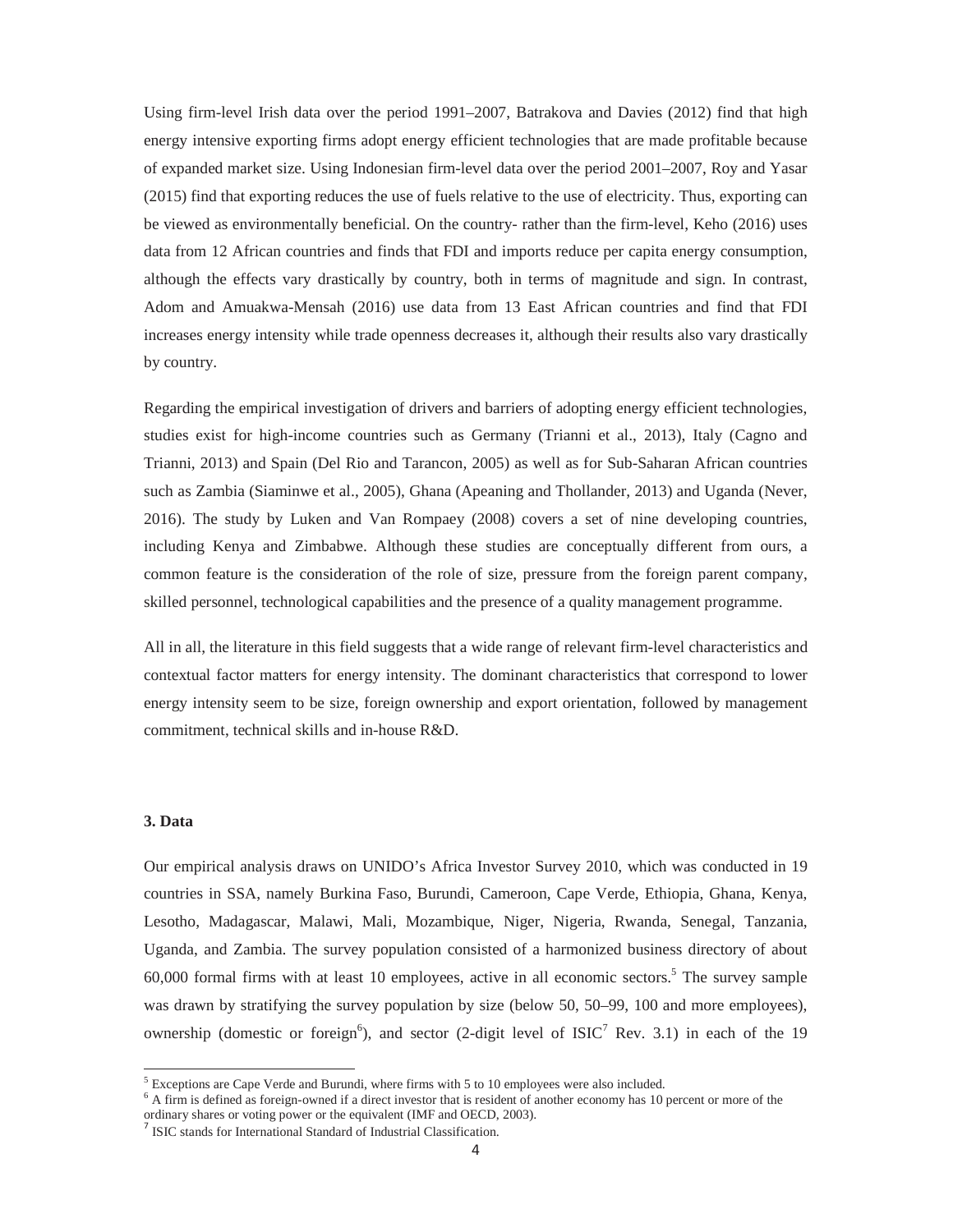surveyed countries, and selecting companies randomly within each stratum. Eventually, about 6,000 firms were interviewed (UNIDO, 2012a).

In our analysis, we only consider firms that are active in the manufacturing sector, because the role of energy as a production input in manufacturing is likely to differ systematically from firms in the agriculture and service sectors, and thus should be analyzed separately.<sup>8</sup> More specifically, the dataset we use comprises 1,450 firms in ISIC sectors 15, 17, 24, 25, 26 and 28 that reported non-zero values for the core variables of interest. These sectors were chosen because they are the five largest manufacturing sectors in the dataset. Tables 1 and 2 report the number of firms by sector and by country. Note that we only use 18 out of the 19 countries that originally participated in the UNIDO Survey, as we exclude Lesotho due to its small number of observations.

| Country             | Number of<br>firms | Share in all<br>firms $(\%)$ |
|---------------------|--------------------|------------------------------|
| <b>Burkina Faso</b> | 14                 | 0.97                         |
| Burundi             | 14                 | 0.97                         |
| Cameroon            | 45                 | 3.1                          |
| Cape Verde          | 45                 | 3.1                          |
| Ethiopia            | 207                | 14.28                        |
| Ghana               | 116                | 8                            |
| Kenya               | 199                | 13.72                        |
| Madagascar          | 42                 | 2.9                          |
| Malawi              | 20                 | 1.38                         |
| Mali                | 86                 | 5.93                         |
| Mozambique          | 67                 | 4.62                         |
| Niger               | 8                  | 0.55                         |
| Nigeria             | 176                | 12.14                        |
| Rwanda              | 27                 | 1.86                         |
| Senegal             | 35                 | 2.41                         |
| Tanzania            | 100                | 6.9                          |
| Uganda              | 177                | 12.21                        |
| Zambia              | 72                 | 4.97                         |

#### **Table 2: Number of firms in dataset, by sector**

|    | Sector (ISIC Rev 3.1 2-digit)                                               | Number of<br>firms | Share in all<br>firms $(\%)$ |
|----|-----------------------------------------------------------------------------|--------------------|------------------------------|
| 15 | Manufacture of food products and beverages                                  | 512                | 35.31                        |
| 17 | Manufacture of textiles                                                     | 95                 | 6.55                         |
| 24 | Manufacture of chemicals and chemical products                              | 228                | 15.72                        |
| 25 | Manufacture of rubber and plastic products                                  | 225                | 15.52                        |
| 26 | Manufacture of other non-metallic mineral products                          | 127                | 8.76                         |
| 28 | Manufacture of fabricated metal products, except<br>machinery and equipment | 263                | 18.14                        |

<sup>&</sup>lt;sup>8</sup> See Foster-McGregor et al. (2015) for an analysis of the relation between importing, exporting and productivity for services firms using the same data set.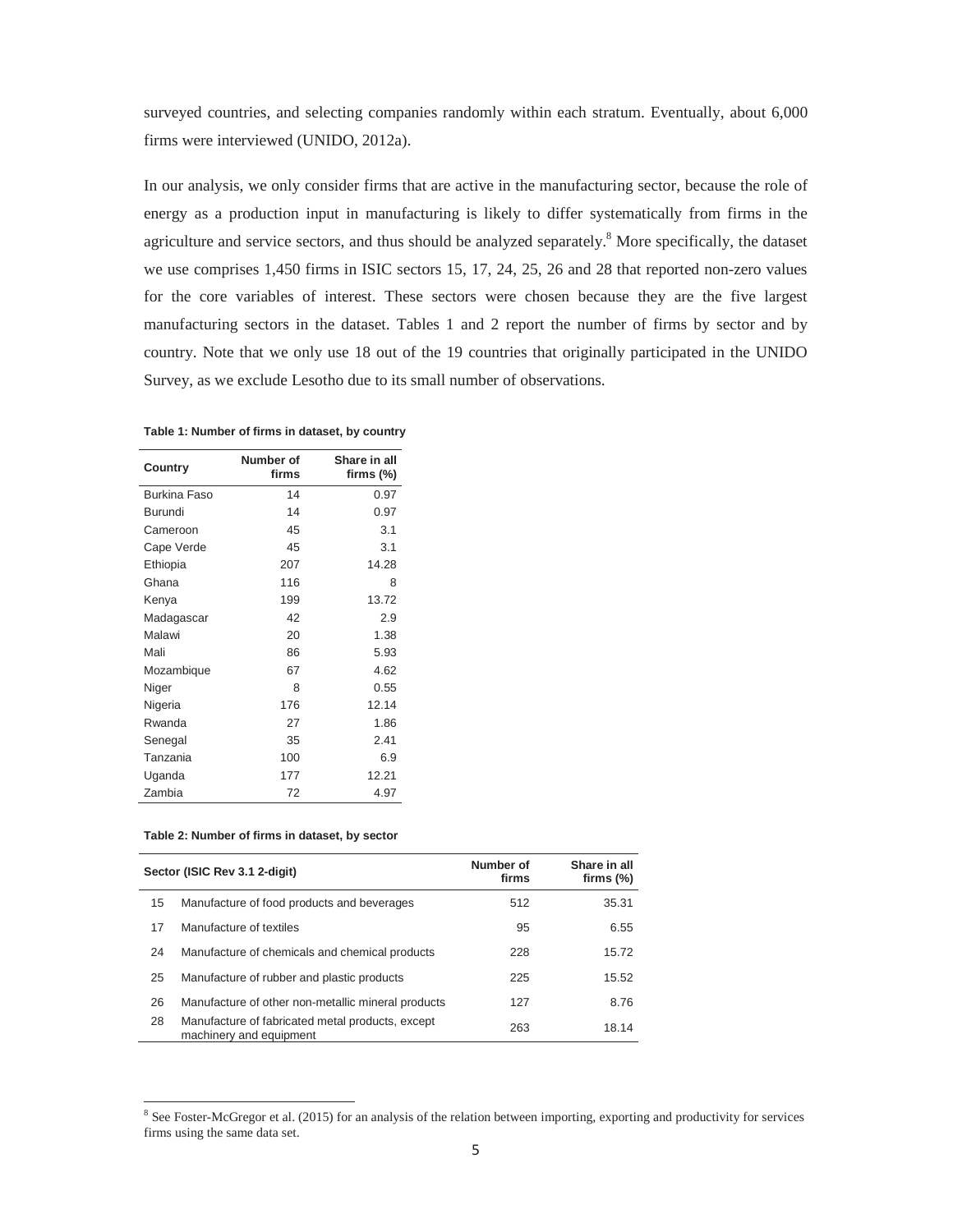Our main variable is energy intensity, calculated as each firm's total energy use divided by the value of its total sales during the last financial year, and measured in kilojoule per US\$ (kJ/US\$).<sup>9</sup> Total energy use comprises all forms of energy purchased by a firm during the last financial year, either in form of electricity from grid or in form of fuels. In this context, "fuels" can stand for (i) liquid fuels (for direct use in production or to run a generator), (ii) liquefied petroleum gas, (iii) natural gas, and (iv) coal. In fact, it is not uncommon for firm in our dataset to purchase a different forms of energy in parallel.

Several steps were necessary to obtain each firm's total energy use (in kJ) during the last financial year as a single and consistent variable. Regarding energy purchased in the form of electricity from grid, firms reported either the amount (in kilowatt hours or megawatt hours) or the cost (in national currency or US\$) of purchased electricity, and many firms actually provided both. Our default approach was to use the amount of electricity whenever available and to transform it into kilojoules. In cases where a firm reported only the cost of purchased electricity but not its quantity, we imputed the corresponding quantity by applying the average price of electricity faced by other firms in that country. This approach was possible because—as already mentioned above—many firms provided both the cost and the quantity of purchased electricity, allowing us to calculate country-specific average prices by taking the trimmed mean<sup>10</sup> of firms' cost-quantity-ratios (Table 3, column 1). To check robustness, we also applied electricity prices reported in IMF (2013), although these prices only refer to residential use (Table 3, column 2). Despite the difference in average price levels, the regression results are qualitatively similar. We therefore focus our discussion on results from the first approach, while alternative results using prices from IMF (2013) are presented in Annex Tables A.2 and A.3.

Regarding energy purchased in the form of fuels, firms reported a physical quantity (such as tonnes, kg, etc.). We transformed each reported amount into kilojoules by applying the fuel-specific calorific value (Table A.1). Each firm's total energy use is then the sum of purchased electricity and purchased fuels in kilojoules, and further dividing it by the value of each firm's sales (in US\$) gives us—as already stated above—the firm's level of energy intensity in kJ/US\$.

<sup>&</sup>lt;sup>9</sup> Note that energy intensity (i.e. primary energy use per unit of economic output) is generally not a good indicator of energy efficiency (i.e. primary energy use per unit of physical output). Energy intensity is nevertheless often used as a proxy for energy efficiency, especially in the absence of better data (IEA, 2013).

 $10$  We trimmed the top 5% and bottom 5% of cost-quantity ratios within each country to increase robustness against extreme values.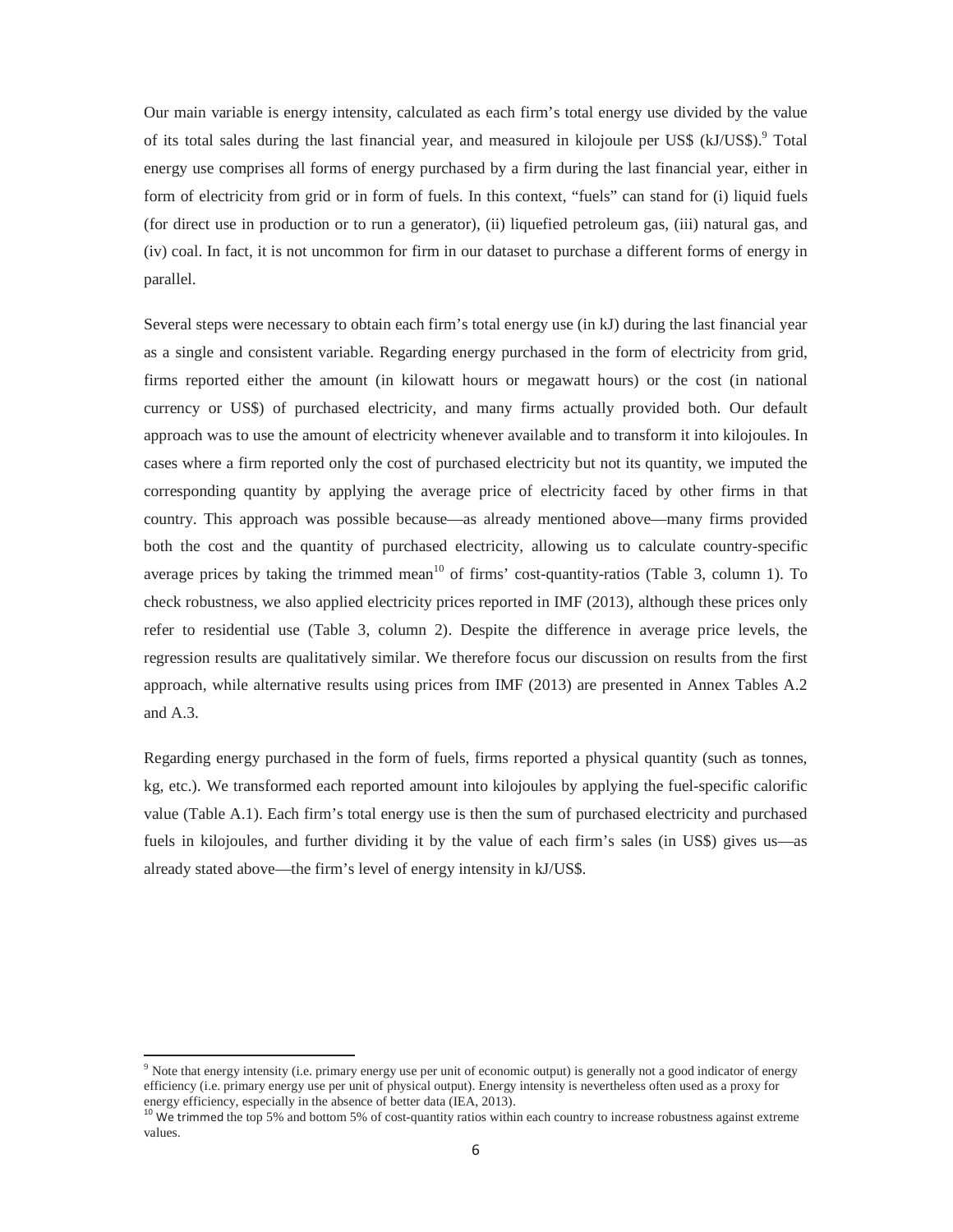**Table 3: Price of electricity from grid, by country**

| Country                | Implicit average electricity<br>price reported by firms<br>(US\$ per kWh) | <b>Electricity price from IMF</b><br>(2013)<br>(US\$ per kWh) |
|------------------------|---------------------------------------------------------------------------|---------------------------------------------------------------|
| <b>Burkina Faso</b>    | 0.22                                                                      | 0.30                                                          |
| <b>Burundi</b>         | 0.14                                                                      | 0.30                                                          |
| Cameroon               | 0.17                                                                      | 0.14                                                          |
| Cape Verde             | 0.34                                                                      | 0.25                                                          |
| Ethiopia               | 0.09                                                                      | 0.04                                                          |
| Ghana                  | 0.15                                                                      | 0.08                                                          |
| Kenya                  | 0.20                                                                      | 0.15                                                          |
| Madagascar             | 0.33                                                                      | 0.25                                                          |
| Malawi                 | a                                                                         | 0.20                                                          |
| Mali                   | 0.28                                                                      | 0.20                                                          |
| Mozambique             | 0.14                                                                      | 0.065                                                         |
| Niger                  | 0.17                                                                      | 0.14                                                          |
| Nigeria                | 0.09                                                                      | 0.17                                                          |
| Rwanda                 | 0.71                                                                      | 0.14                                                          |
| Senegal                | 0.36                                                                      | 0.155                                                         |
| Tanzania               | 0.11                                                                      | 0.085                                                         |
| Uganda                 | 0.17                                                                      | 0.22                                                          |
| Zambia<br>$N1 - 1 - 0$ | 0.10                                                                      | 0.05                                                          |

*Notes:* 

*a In Malawi, no firm reported both electricity cost and quantity, hence no average electricity price can be calculated* 

Tables 4 and 5 show summary statistics of energy intensity by country and by sector. respectively.<sup>11</sup> The country with the highest mean level of energy intensity is Nigeria, followed by Uganda and Mali. The lowest mean levels of energy intensity are found in Burundi, Kenya and Burkina Faso. When looking at 2-digit ISIC sectors, firms in sector 26 (manufacture of other non-metallic mineral products) have the highest average level of energy intensity, while firms in sector 24 (manufacture of chemicals and chemical products) have the lowest average level.

**Table 4: Summary statistics of energy intensity (in kJ/\$), by country** 

| Country      | Mean     | Median   | Min    | Max       |
|--------------|----------|----------|--------|-----------|
| Burkina Faso | 1,691.17 | 640.05   | 98.40  | 7,668.93  |
| Burundi      | 1,307.97 | 667.67   | 68.12  | 5,228.28  |
| Cameroon     | 2,245.25 | 754.73   | 46.16  | 26,747.33 |
| Cape Verde   | 2,478.15 | 359.69   | 56.22  | 30,101.44 |
| Ethiopia     | 1,981.46 | 819.06   | 53.39  | 31,685.86 |
| Ghana        | 2,984.21 | 901.67   | 48.66  | 25,657.75 |
| Kenya        | 1,609.73 | 373.35   | 44.30  | 35,124.71 |
| Madagascar   | 1.349.67 | 379.83   | 55.37  | 11,665.95 |
| Malawi       | 645.22   | 216.37   | 45.00  | 3,061.37  |
| Mali         | 1,596.31 | 586.35   | 43.22  | 19,032.07 |
| Mozambique   | 2,327.78 | 1,505.36 | 68.15  | 11,738.13 |
| Niger        | 2,871.34 | 1,471.19 | 306.80 | 8,864.64  |
| Nigeria      | 5.084.72 | 2,542.55 | 62.67  | 36,950.65 |
| Rwanda       | 2,029.30 | 949.77   | 60.46  | 13,533.78 |

 $11$  The largest 5% and smallest 5% of observations were excluded when calculating the summary statistics.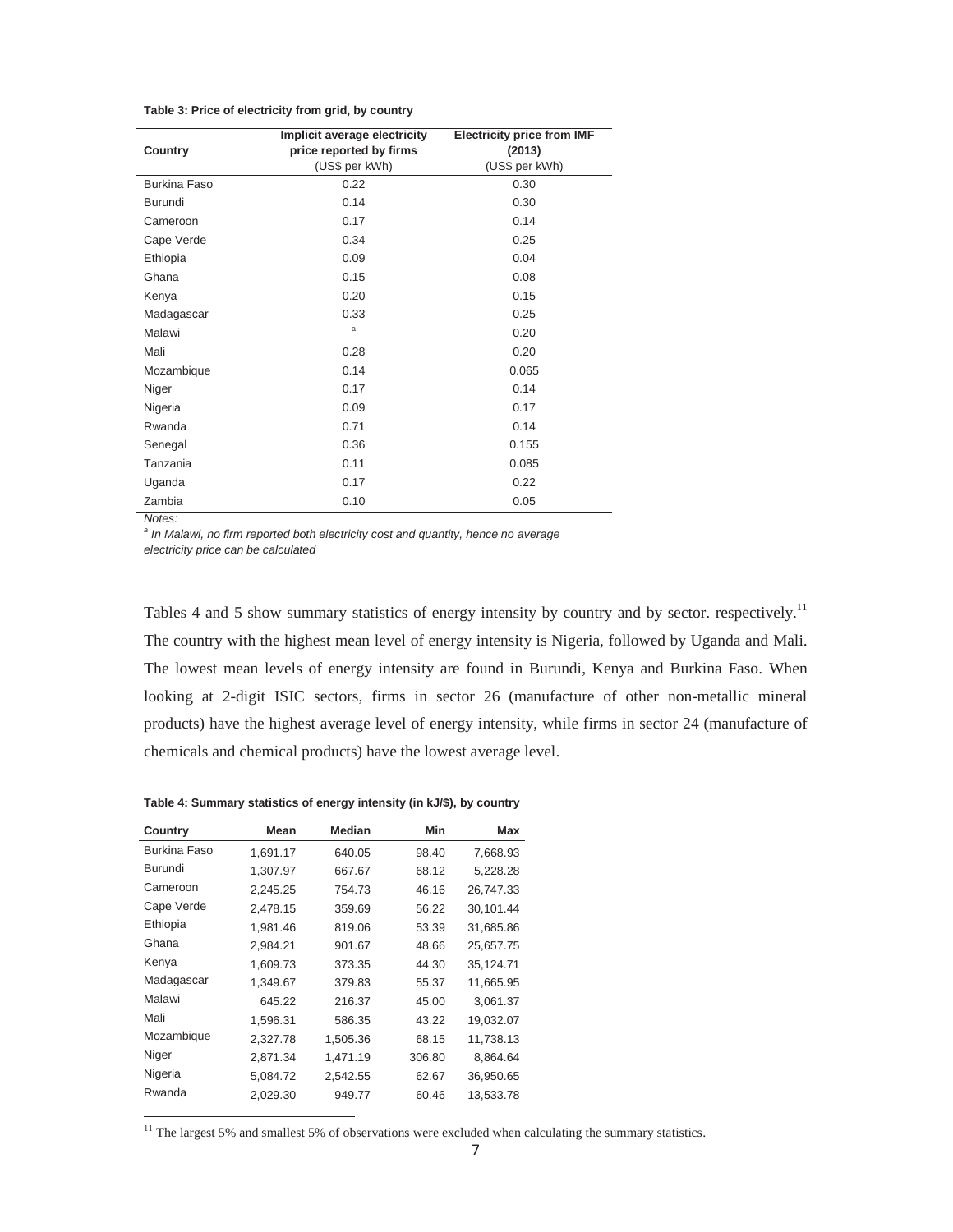| Senegal  | 1.412.83 | 323.38   | 78.86 | 19.553.67 |
|----------|----------|----------|-------|-----------|
| Tanzania | 2.630.91 | 1.332.32 | 60.43 | 21.411.11 |
| Uganda   | 3.986.18 | 1.595.10 | 51.66 | 35.444.15 |
| Zambia   | 2,406.65 | 968.48   | 55.50 | 28,145.83 |

**Table 5: Summary statistics of energy intensity (in kJ/\$), by sector** 

|    | Sector (ISIC Rev 3.1 2-digit)                                               | Mean     | Median   | Min   | Max       |
|----|-----------------------------------------------------------------------------|----------|----------|-------|-----------|
| 15 | Manufacture of food products and beverages                                  | 2,635.98 | 902.16   | 48.42 | 35,444.15 |
| 17 | Manufacture of textiles                                                     | 2.265.40 | 1.288.06 | 43.22 | 9.966.87  |
| 24 | Manufacture of chemicals and chemical products                              | 1.641.74 | 397.02   | 45.00 | 25,309.95 |
| 25 | Manufacture of rubber and plastic products                                  | 3,365.17 | 1.433.19 | 44.30 | 36,172.21 |
| 26 | Manufacture of other non-metallic mineral products                          | 4.011.30 | 1.605.59 | 62.52 | 36,950.65 |
| 28 | Manufacture of fabricated metal products, except<br>machinery and equipment | 2.381.80 | 812.33   | 46.16 | 33.592.31 |

#### **4. Methodology**

The AIS dataset contains a wide set of variables, which enables us to study the relationships between energy intensity and a wide set of potential explanatory variables within a single regression model. More importantly, as the dataset got constructed by surveying individual firms, are able to analyze such relationships on the firm level as well. At the same time, we cannot directly assess the role of certain sector- or even country-level characteristics, but we are able to control for unobserved sectorand country-level effects by including a set of sector- and country-level dummy variables in the regression model. Unfortunately, the dataset does not include a time dimension, hence we are unable control for unobserved variation on the level of firms by using panel data methods, neither are we able to draw strong conclusions about causality.

Our linear regression model is set up as:

$$
\ln EI_{isc} = \alpha + \beta_1 Exp_{isc} + \beta_2 Foreign_{isc} + \beta_3 \ln Emp_{isc} + \beta_4 \ln Age_{isc} + \beta_5 \ln K/L_{isc}
$$

$$
+ \beta_6 Generator_{isc} + \beta_7 Fuels_{isc} + \beta_8 Comp_{isc} + \beta_9 R&D_{isc} + \gamma_5 + \delta_c + \varepsilon_{isc} \tag{1}
$$

where  $EI$  denotes energy use over sales of firm  $i$  in sector  $s$  in country  $c$ , measured in kJ/US\$.

 $Exp$  is a dummy variable, equal to one if the firm is an exporter, and zero otherwise. We expect its coefficient to be negative. Compared to serving only the domestic market, serving export markets usually involves higher fixed costs at market entry and higher variable costs due to transport, insurance and customs handling (see Wagner, 2012, for an overview of recent studies). In addition, being active in several markets may trigger learning effects that lead to even higher productivity (Foster-McGregor et al., 2014). Accordingly, exporters usually use production inputs in a more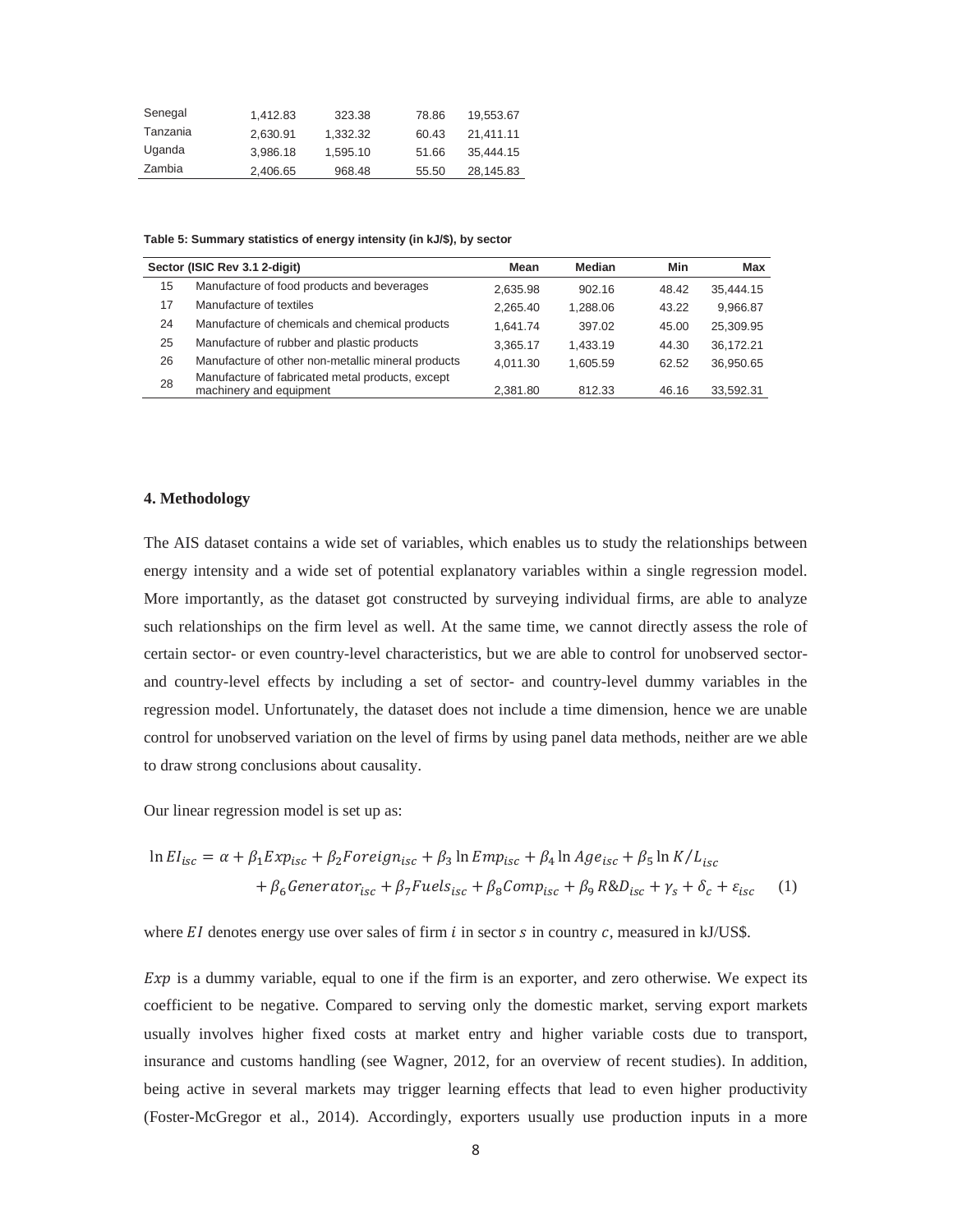effective way, which includes energy inputs. Indeed, several empirical studies have found that exporting firms are more energy efficient (Batralova and Davies, 2012; Roy and Yasar, 2015; Keho, 2016); the only exception is Zhang et al. (2011).

Foreign is a dummy variable, taking the value one if the firm is partly or wholly foreign-owned, and zero otherwise.<sup>12</sup> We expect a negative coefficient because foreign owners are expected to bring better management skills to a firm, which includes a greater awareness of the importance of reducing energy intensity. The outcome of foreign owned firms being more energy efficient has been reported by several studies (Fisher-Vanden et al., 2004; Sahu and Narayanan, 2011; Herrerias et al., 2013; Keho, 2016). Aside from that, it could be that foreign investors are attracted by highly productive and low energy-intensive sectors, but we try limiting the bias from such a selection effect by the inclusion of country- and sector-fixed effects.

Emp denotes the number of employees, which serves as a proxy for the size of firms. We expect a negative coefficient on this variable because larger firms are thought to be more energy efficient because they have better access to technical information and hire employees with greater technological skills. Aside from that, larger firms may be able to use all forms of inputs more efficiently than smaller firms simply due to economies of scale. Indeed, several studies found larger firms to be more energy efficient than smaller firms (Luken et al., 2008; Sahu and Narayanan, 2011; UNIDO, 2011).

Age stands for the age of capital equipment of firms, denoted in years. A positive relationship is expected between age and energy intensity because newer capital equipment usually embodies new technology that is more energy efficient than older technology. Such a relationship has been also reported by Sahu and Narayanan (2011) and UNIDO (2011).

 $K/L$  is the capital-labor-ratio of firms, i.e. the book value of fixed assets (in US\$) divided by the number of employees. Capital, such as machines and buildings, needs to be powered with energy, so one might be inclined to assume a positive relationship between the capital intensity of the production technology and the level of energy intensity. On the other hand, capital-intensive firms may be relatively more productive than labor-intensive firms, which would imply that their output is less energy-intensive. As it is unclear which effect dominates, the expected sign of the coefficient is ambiguous.

Generator is a dummy variable that is equal to one if the firm owns a generator and zero otherwise. Unfortunately, our dataset does not contain information about actual usage of a generator but just about whether the firm owns a generator. In general, a firm owning a generator indicates an unreliable supply of electricity from the grid. In such an environment, a generator enables a firm to maintain its

 $12$  Foreign takes the value of one if the share of foreign ownership among all owners of the firm is 10% or above. This definition follows commonly used definitions of foreign direct investment, where a foreign ownership share of less than 10% is considered to be portfolio investment without a significant influence on firms' operations.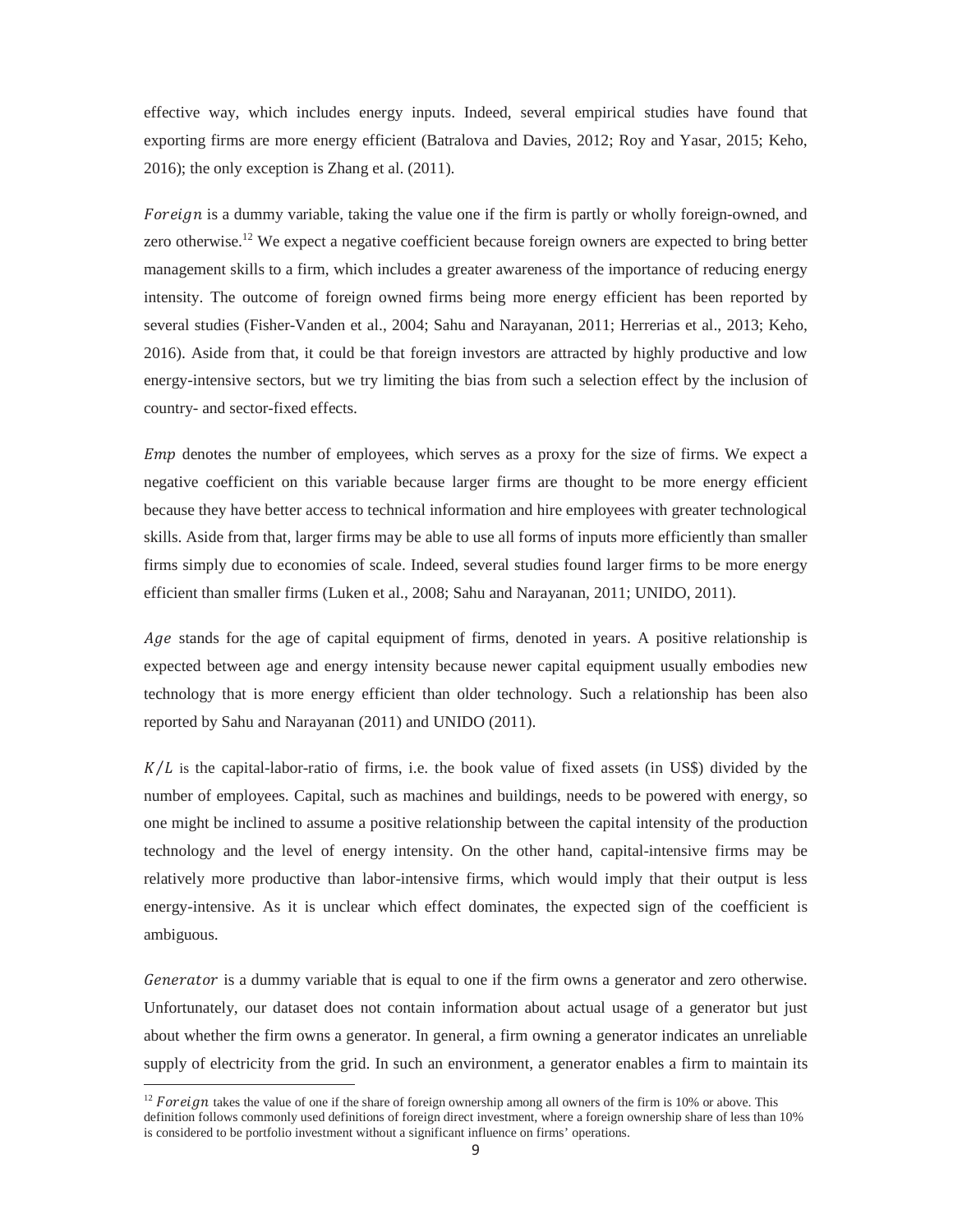production processes during power outages, when otherwise it would suffer unplanned production downtimes and other losses resulting from shutting down and re-starting machines and processes. In this regard, the ownership of a generator may correspond to an unhindered and thus more productive utilization of inputs (including all forms of energy inputs), implying a lower level of energy intensity. At the same time, however, the process of converting fuels into electricity involves a loss of some of the contained energy. Firm that use a generator to operate a certain manufacturing process will therefore consume more energy than if they were using electricity from the national grid. In that regard, the ownership of a generator would correspond to a higher level of energy intensity. We are, unfortunately, not able to single out this effect in our model, because the effect might also be captured by the coefficient of the next variable, Fuels.

Fuels denotes the percentage share of energy that a firm consumes in form of fuels (such as diesel, fuel oil, coal, liquefied petroleum, natural gas) in total energy consumption. Bearing in mind that energy can be obtained in form of fuels or in form of electricity from the national grid, this variable is defined as

$$
Fuels = \frac{Use\ of\ fuels\ [in kilojoule, k]\}}{Use\ of\ fuels\ [in k]\} + Use\ of\ electricity\ [in k]\} \cdot 100\%
$$
\n<sup>(2)</sup>

In principle, the relationship between *Fuels* and energy intensity can depend on numerous factors, including the firm's production technology. Firms may also use fuels—in particular diesel fuel—to generate electricity in generators, as already mentioned previously.<sup>13</sup> This notwithstanding, the data shows that the average share of fuels is 45% for firms that own a generator and 38% for firms that do not own a generator; hence, a substantial part of fuels enters the production process in other ways than via a generator.

Comp is a proxy variable for the firm's level of technological competencies. It is measured by the percentage share of "white-collar" workers in in all workers, that is, the share of clerical, technical and managerial workers in the total workforce of a given firm. A workforce with higher technological competencies is thought to be able to appreciate the cost-saving advantages of energy efficient technologies and to foster their incorporation into production processes. This would translate into a negative coefficient for this variable. Also the studies of Luken et al. (2008) and Del Rio and Tarancon (2005) find that firms with more technological staff are more adept at implementing more complex technologies.

<sup>&</sup>lt;sup>13</sup> According to our data, diesel fuel is purchased by firms with and without a generator. Nonetheless, firms with a generator purchase several times more diesel on average than firms without a generator, which is in line with the notion that generators run on diesel.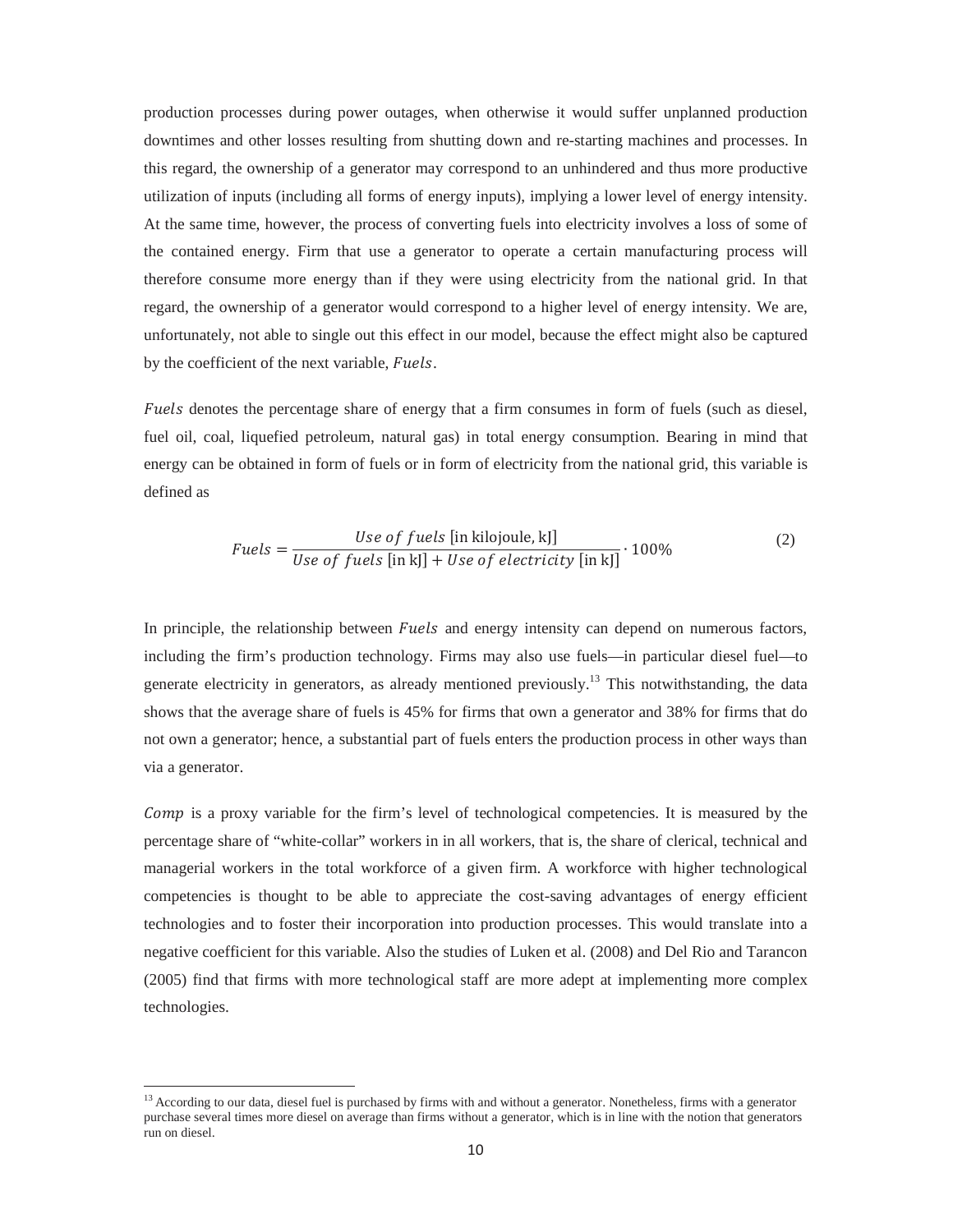R&D denotes a dummy variable that is equal to one for firms that report any expenditure in research and development (and zero otherwise). A negative relationship is expected between R&D and energy intensity because R&D has the potential to identify options for improving the energy efficiency of production. This view is in line with the findings by Fisher-Vanden et al. (2004) of R&D intensity implying lower levels of energy intensity.

Summary statistics of these variables are presented in Table  $6<sup>14</sup>$  Note that in the regression model (1), the natural logarithm is applied to the variables  $Emp$ ,  $Age$  and  $K/L$ . All regressions additionally include dummy variables to control for sector-specific and country-specific fixed effects, denoted by  $\gamma_s$  and  $\delta_c$ , respectively. The idiosyncratic error is denoted by  $\varepsilon_{isc}$ . Coefficients are estimated using the ordinary least squares (OLS) method, and heteroskedasticity-robust standard errors are estimated using the Huber-White-sandwich estimator. We do not apply sampling weights in this context, because our model already includes all variables that were used as a basis for stratification and randomization when drawing the sample (see Solon et al., 2013).

After presenting the results from the above baseline model, we present the results from an alternative specification that involves an additional variable, *Quality*, as an indicator for whether the firm possesses a quality management certificate. (See section 5.3 for details.)

**Table 6: Summary statistics** 

 $14$  The largest 5% and smallest 5% of observations were excluded when calculating the summary statistics.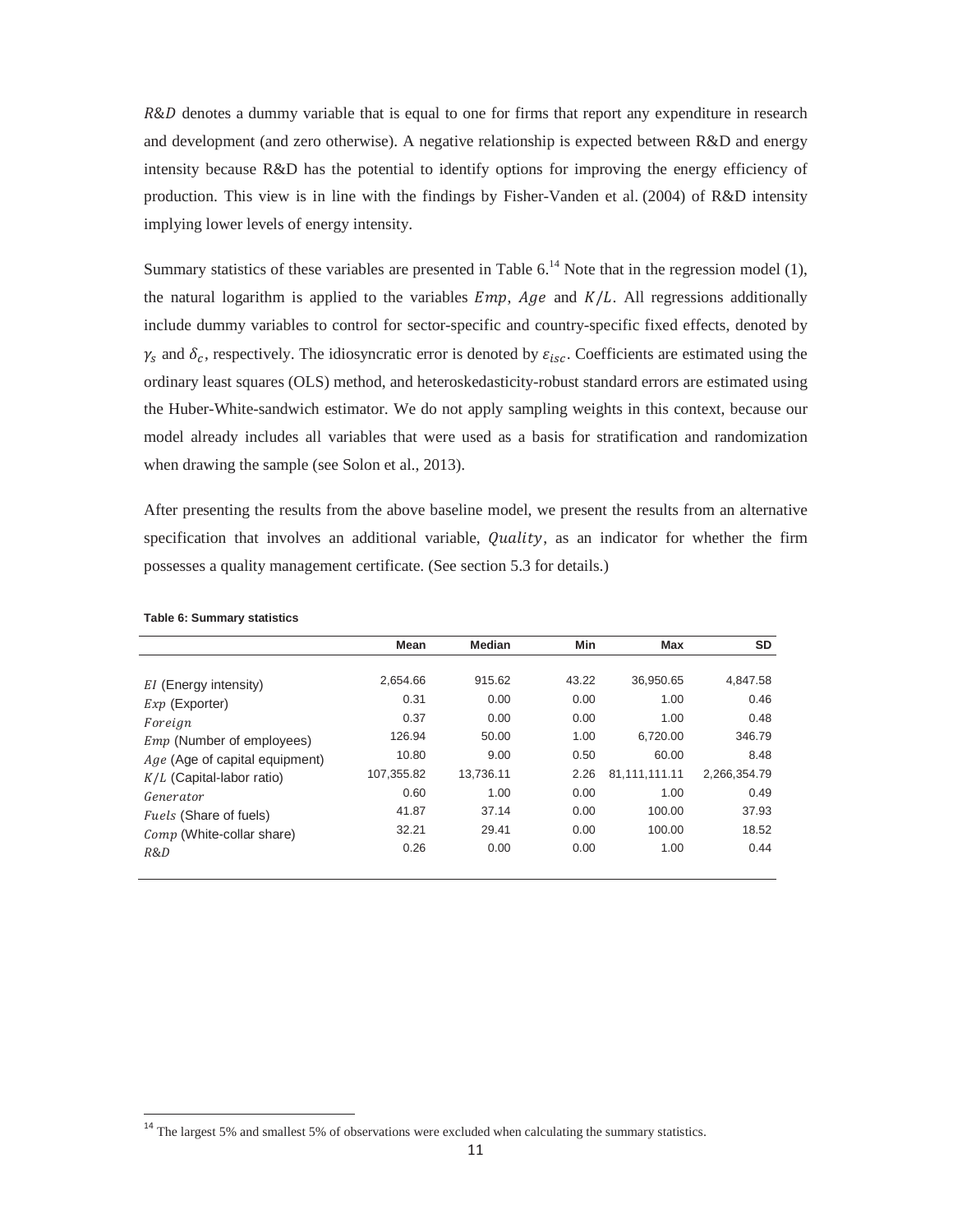#### **5. Results**

#### **5.1 Main results**

The estimated coefficients are presented in Table 7, where the first column contains the main results. Exporting firms are estimated to be 24% less energy intensive on average than in the case of nonexporters, ceteris paribus.<sup>15</sup> This result is statistically significant at a level of 5%. Foreign-owned firms are about 30% less energy intensive than locally-owned firms, and this result is significant at the 1% level. The larger firms are in terms of workforce, the lower is their level of energy intensity, with 1% more employees corresponding to 0.12% lower energy intensity, which is significant on the 5%-level.

Turning to the production structure of firms, the results for the capital-labor ratio indicate a negative relationship where a 1% higher ratio corresponds to a 0.14% lower energy intensity. The share of fuels in total energy consumption is positive and statistically significant at the 1%-level. More specifically, if the share of fuels is 1 percentage point higher, then energy intensity is estimated to be  $1.2\%$  higher.<sup>16</sup>

The remaining coefficients are not statistically significant at any conventional level. More specifically, negative but insignificant coefficients are found for the age of a firm's capital equipment and for owning a generator. Positive but insignificant coefficients are found for technical competencies (share of white-collar workers) and for R&D.

Hypothetically, the large standard error of the generator dummy coefficient could be caused by multicollinearity, because the fuel used to operate generators is included in the general share of fuels. In our regression model, however, the estimated coefficients and their standard errors remain largely the same if either one of these two variables is excluded from the regression or if an interaction term is added to the regression. The insignificance of the generator coefficient is therefore unlikely to be caused by multicollinearity.<sup>17</sup>

<sup>&</sup>lt;sup>15</sup> The marginal effects of our binary variables  $Exp$ , Foreign, Generator and R&D, are calculated as  $(e^{i\beta}-1) \cdot 100$ , where  $\beta$  stands for the estimated coefficient.

<sup>&</sup>lt;sup>16</sup> The scale of *Fuels* ranges from 0 to 100, so a change by one unit is a percentage point change (i.e. not a percentage change). Given that  $EI$  is logarithmized, the coefficient of Fuels thus provides information on the percentage change of  $EI$  if Fuels changes by 1 percentage point.  $17$  These results are available from the authors upon request.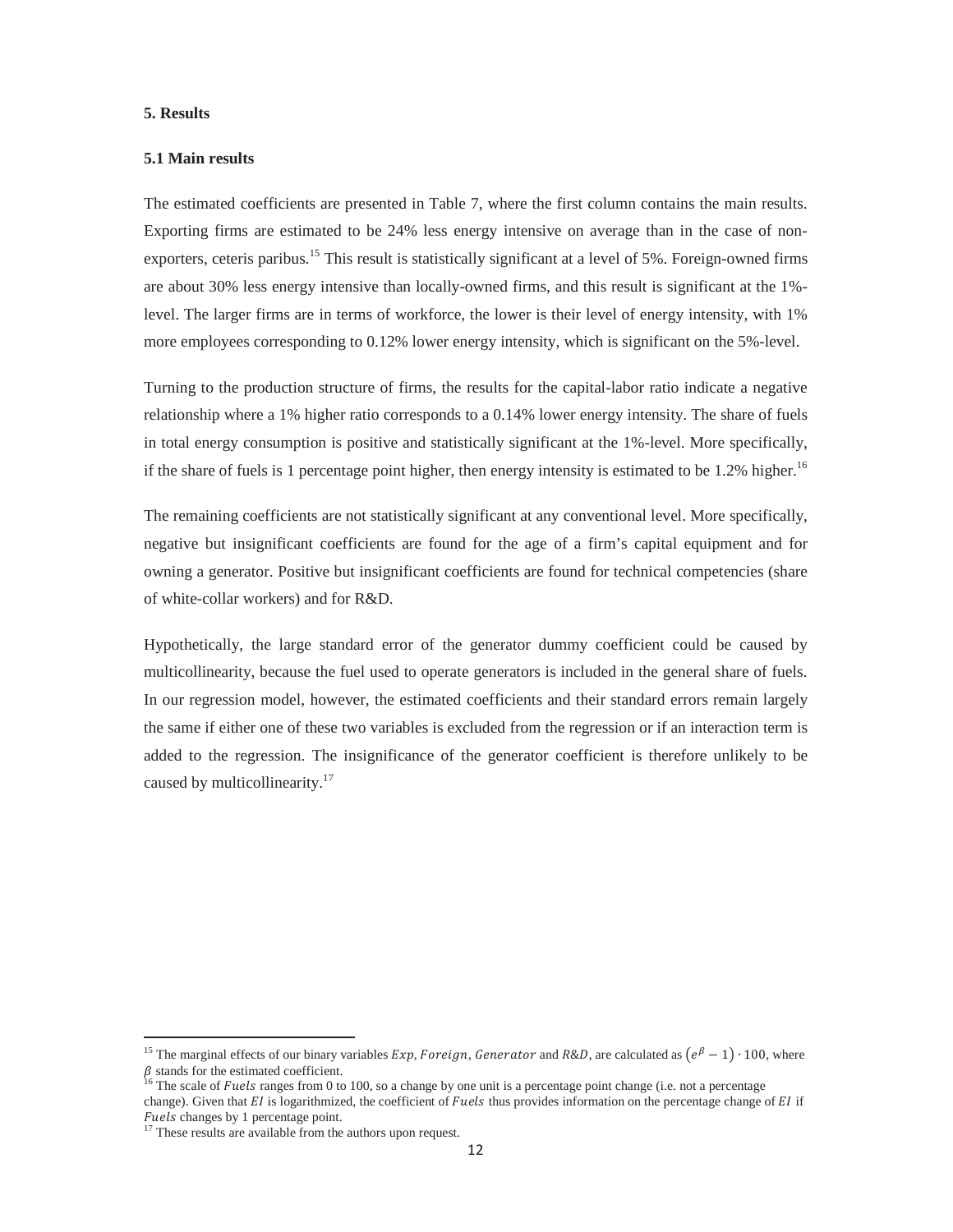|              | (1)           | (2)         | (3)        | (4)         | (5)         | (6)        |
|--------------|---------------|-------------|------------|-------------|-------------|------------|
|              | All sectors   | Low-EI      | High-El    | East        | West        | Southern   |
|              | and countries | sectors     | sectors    | Africa      | Africa      | Africa     |
|              |               |             |            |             |             |            |
|              |               |             |            |             |             |            |
| Exp          | $-0.281**$    | $-0.370**$  | $-0.057$   | $-0.231$    | $-0.412$    | 0.066      |
|              | (0.133)       | (0.155)     | (0.263)    | (0.173)     | (0.256)     | (0.312)    |
| Foreign      | $-0.353***$   | $-0.318**$  | $-0.491**$ | $-0.605***$ | $-0.016$    | $-0.184$   |
|              | (0.125)       | (0.148)     | (0.245)    | (0.174)     | (0.231)     | (0.224)    |
| ln Emp       | $-0.121**$    | $-0.141**$  | $-0.068$   | $-0.072$    | $-0.172*$   | $-0.230**$ |
|              | (0.049)       | (0.057)     | (0.104)    | (0.065)     | (0.093)     | (0.116)    |
| ln Age       | $-0.116$      | $-0.075$    | $-0.200$   | $-0.257***$ | $-0.012$    | 0.268      |
|              | (0.073)       | (0.089)     | (0.135)    | (0.099)     | (0.136)     | (0.171)    |
| $\ln K/L$    | $-0.135***$   | $-0.192***$ | 0.021      | $-0.061$    | $-0.214***$ | $-0.173*$  |
|              | (0.039)       | (0.045)     | (0.079)    | (0.054)     | (0.066)     | (0.095)    |
| Generator    | $-0.105$      | $-0.014$    | $-0.332$   | $-0.140$    | $-0.088$    | $-0.089$   |
|              | (0.114)       | (0.137)     | (0.207)    | (0.148)     | (0.241)     | (0.221)    |
| Fuels        | $0.012***$    | $0.012***$  | $0.012***$ | $0.011***$  | $0.014***$  | $0.012***$ |
|              | (0.002)       | (0.002)     | (0.003)    | (0.002)     | (0.003)     | (0.004)    |
| Comp         | 0.002         | 0.002       | 0.003      | 0.003       | $-0.001$    | 0.011      |
|              | (0.003)       | (0.003)     | (0.005)    | (0.004)     | (0.004)     | (0.007)    |
| R&D          | $-0.133$      | $-0.029$    | $-0.323$   | $-0.534***$ | $0.566**$   | $-0.005$   |
|              | (0.133)       | (0.157)     | (0.280)    | (0.174)     | (0.238)     | (0.296)    |
| Constant     | $9.231***$    | $9.531***$  | $8.205***$ | 7.393***    | 9.865 ***   | 8.089 ***  |
|              | (0.701)       | (0.889)     | (0.871)    | (0.641)     | (0.905)     | (1.159)    |
|              |               |             |            |             |             |            |
| Observations | 1,450         | 1,003       | 447        | 724         | 525         | 201        |
| $R^2$        | 0.176         | 0.192       | 0.167      | 0.187       | 0.197       | 0.204      |
| Sector-FE    | Yes           | Yes         | Yes        | Yes         | Yes         | Yes        |
| Country-FE   | Yes           | Yes         | Yes        | Yes         | Yes         | Yes        |

**Table 7: Main regression results** 

Robust standard errors in parentheses

 $***$  p<0.01,  $**$  p<0.05,  $*$  p<0.1

Dependent variable: natural logarithm of energy intensity (ln EI)

#### **5.2 Sub-sample results**

As a robustness check, we relax the assumption of equality of coefficients across sectors and countries by splitting the sample by sector group and by region. More specifically, we divide the sectors in which firms are active into low-energy-intensive sectors (ISIC divisions 15, 24 and 28) and highenergy-intensive sectors (ISIC divisions 17, 25 and 26) based on the median values of energy intensity in Table 5. As a separate exercise, we divide the locations of firms into East, West and Southern Africa.<sup>18</sup>

Results for sub-samples by sector group are presented in columns 2 and 3 of Table 7. The coefficient of exporting is statistically significant only for low-energy-intensity sectors, in which case it is also

<sup>&</sup>lt;sup>18</sup> East Africa is comprised of Burundi, Ethiopia, Kenya, Rwanda, Tanzania and Uganda. West Africa is comprised of Burkina Faso, Cameroon, Cape Verde, Ghana, Mali, Niger, Nigeria and Senegal. Southern Africa is comprised of Madagascar, Malawi, Mozambique and Zambia.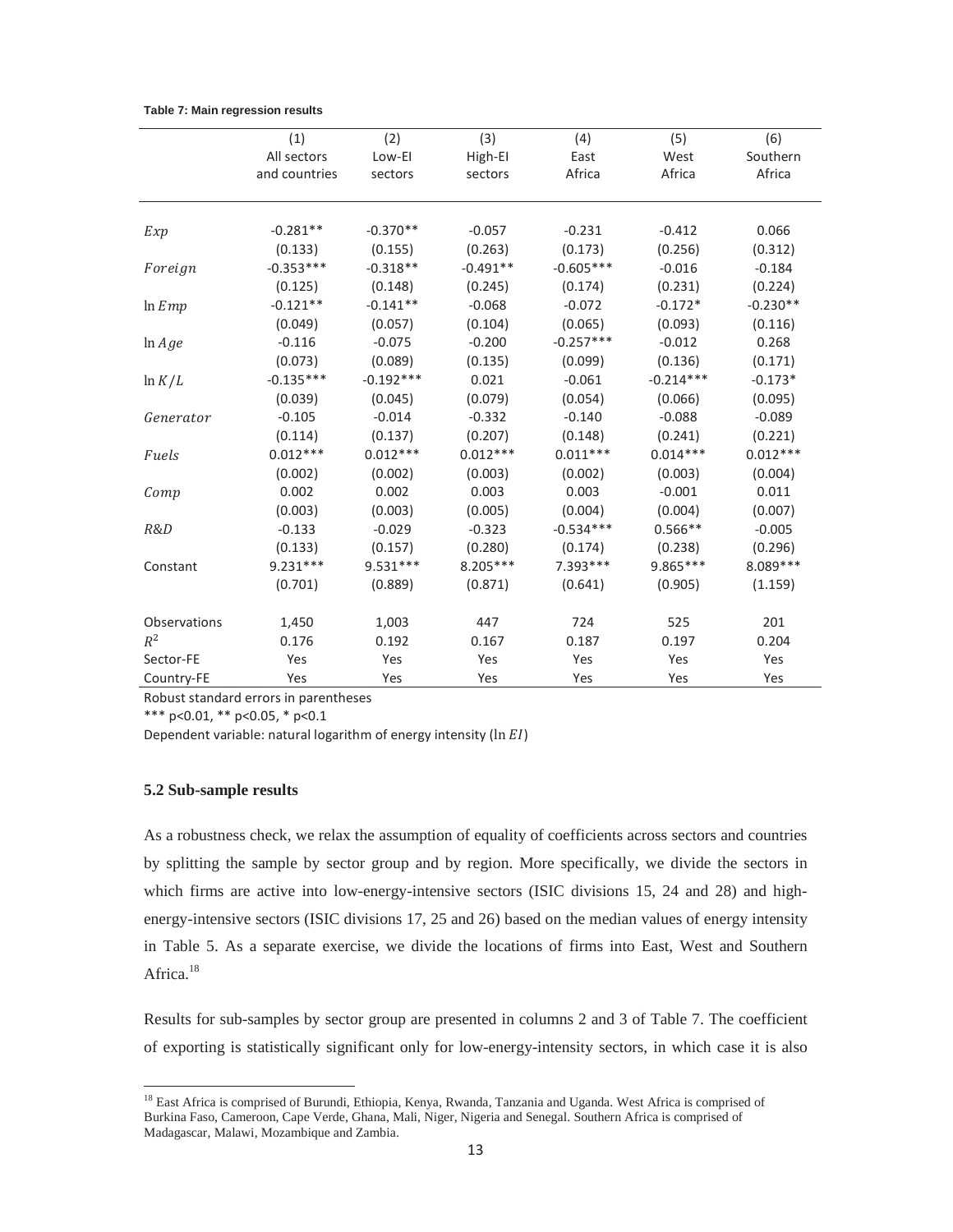larger in magnitude compared to the full sample, while it is close to zero and not statistically significant in high-energy-intensive sectors. Hence, the exporter coefficient in the full sample seems to be solely driven by firms in low-energy-intensive sectors. Similar results are found for the coefficients of size and the capital-labor-ratio, that is, the negative relationships in the full sample seem to be driven by firms in low-energy-intensive sectors alone.

In contrast, the estimates for foreign ownership and owning a generator reveal a different pattern. Particularly the negative coefficient of foreign ownership is much more pronounced for firms in highenergy-intensive sectors than for firms in low-energy-intensive sectors. In other words, the overall negative relation between foreign ownership and energy intensity seems to be driven by firms in highenergy-intensive sectors. The coefficient of owning a generator is not statistically significant at any conventional level in none of the sub-samples, although its magnitude is higher in case of firms in high-energy-intensive sectors.

Results for sub-samples by geographic region are presented in columns 4 to 6 of Table 7. The coefficient of export status turns out to be statistically insignificant for all three regions. Given that this coefficient is actually significant in the full sample, and noting that its magnitude is close to zero only in case of Southern Africa, the large standard errors for East and West Africa could potentially be driven by the small number of observations.

Most of the other coefficients differ to a great extent across regions. The negative coefficients of foreign ownership and capital equipment's age are significant only for firms in East African countries. In contrast, the negative coefficients of size and capital-labor-ratio are significant only in West and Southern Africa. The coefficient of R&D activities shows the most irregular pattern, as it is negative and significant in East Africa, positive and significant in West Africa, and insignificant in Southern Africa. Only the coefficient of the share of fuels does not seem to differ by region.

#### **5.3 Results for certified quality management**

As an additional exercise, we consider the role of having a certified quality management system. For this purpose, we define an additional binary variable called *Quality*, which is set to 1 if the firm holds a quality management certificate; otherwise it is set to 0. Unfortunately, this information is available only for domestically-owned firms, but not for foreign-owned firms. This restriction does not only imply a drastic reduction of the sample size, it also precludes comparing the results with the ones from above.

This variable should be interpreted differently from the other covariates because better management implies a better use of resources such as labor, capital, knowledge and—of course—energy. Seen in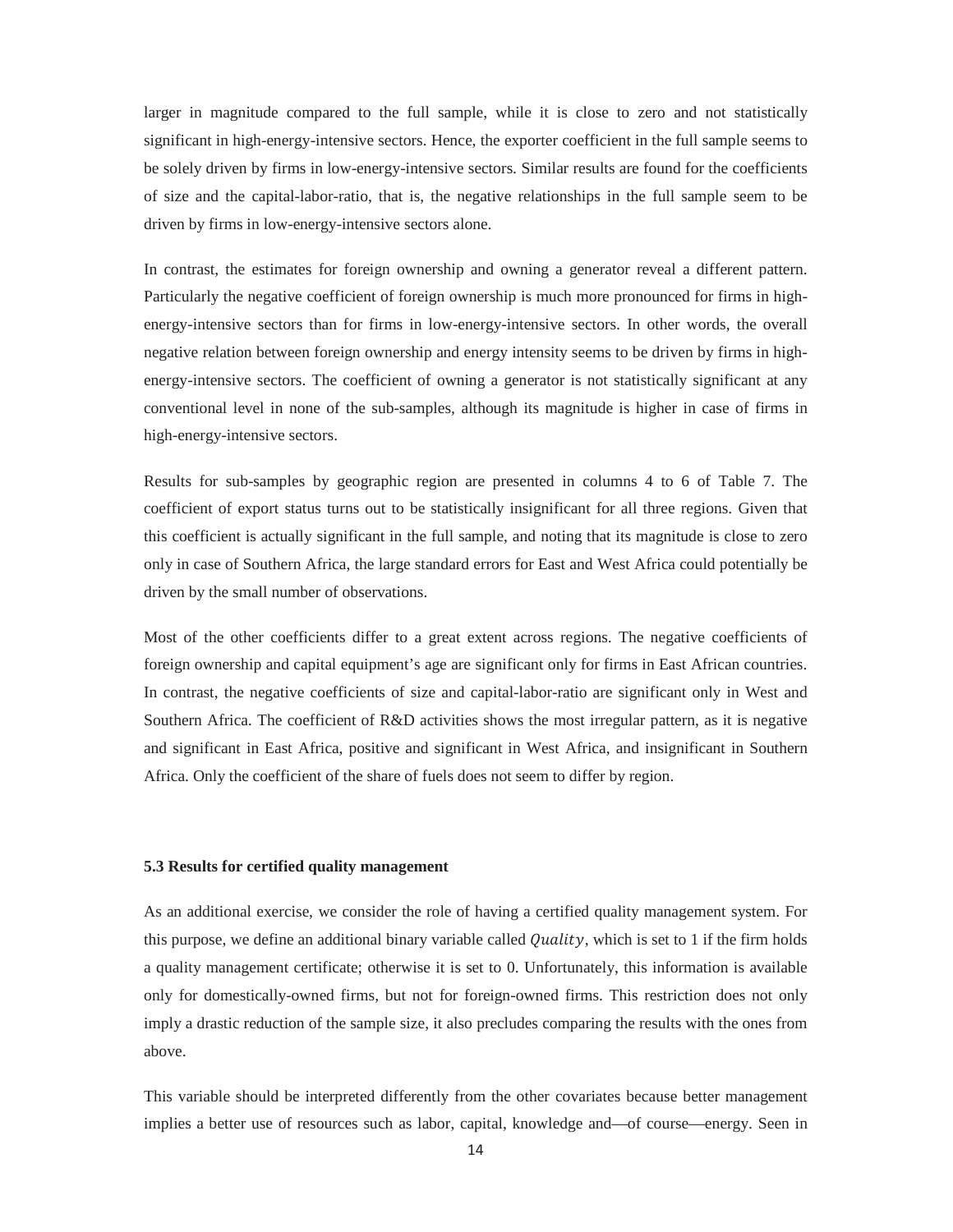this way, better management might not only affect energy intensity in a direct way, but might also relate with other covariates of our model that in turn relate with energy intensity. Given the crosssection nature of our data, however, we cannot effectively discriminate between such direct and indirect effects. Nevertheless, at least some rough insights might be gained by comparing results with and without covariates.

We therefore estimate the following two models that contain the new covariate *Quality* and its coefficient  $\beta_0$ :

$$
\ln EI_{isc} = \alpha + \beta_0 Quality_{isc} + \gamma_s + \delta_c + \varepsilon_{isc}
$$
\n(3a)

$$
\ln EI_{isc} = \alpha + \beta_0 Quality_{isc} + \beta_1 Exp_{isc} + \beta_2 Foreign_{isc} + \beta_3 \ln Emp_{isc} + \beta_4 \ln Age_{isc} + \beta_5 \ln K/L_{isc} + \beta_6Generator_{isc} + \beta_7 Fuels_{isc} + \beta_8 Comp_{isc} + \beta_9 R&D_{isc} + \gamma_s + \delta_c + \varepsilon_{isc}
$$
\n(3b)

In the small model (3a), energy intensity is regressed on the quality dummy variable alone (aside from the usual fixed effects). In the large model (3b), the quality dummy is added to the baseline model (1) from the previous section.

The first column in Table 8 shows the results from the small model (3a). Firms with a certified quality management consume 29% less energy per unit of sales than firm without any certification, and this result is significant on the 5%-level. This remarkable result, however, does not hold when estimating the full model (3b), which is reported in the second column. The estimated coefficient of Quality is much smaller in this case while its standard error has not changed, implying that we the null hypothesis of no relationship cannot be rejected at any conventional level of significance.

A potential reason for this finding is that quality management relates only indirectly with energy intensity, that is, through other characteristics of the firm that are subject to managerial decisions such as technology, capital use, workflow, etc. Another potential reason is the difference in the numbers of observations differs between columns 1 and 2, with several firms not having provides information on all variables of the large model (3a).

To test whether the different results is just due to different sample sizes, we restrict the observations in small model (3a) to those observations that are used on the large model (3b). Results from this exercise are reported in column 3, where the coefficient of *Quality* turns out to be insignificant.<sup>19</sup> We are therefore unable to rule out the possibility that the insignificance of *Quality* in the large model is

 $<sup>19</sup>$  It is worth pointing out, nevertheless, that this is the only case where the method of imputing electricity prices</sup> matters, as using prices from IMF (2013) results in a coefficient that is statistical on the 1%-level (Table A.3, column 3).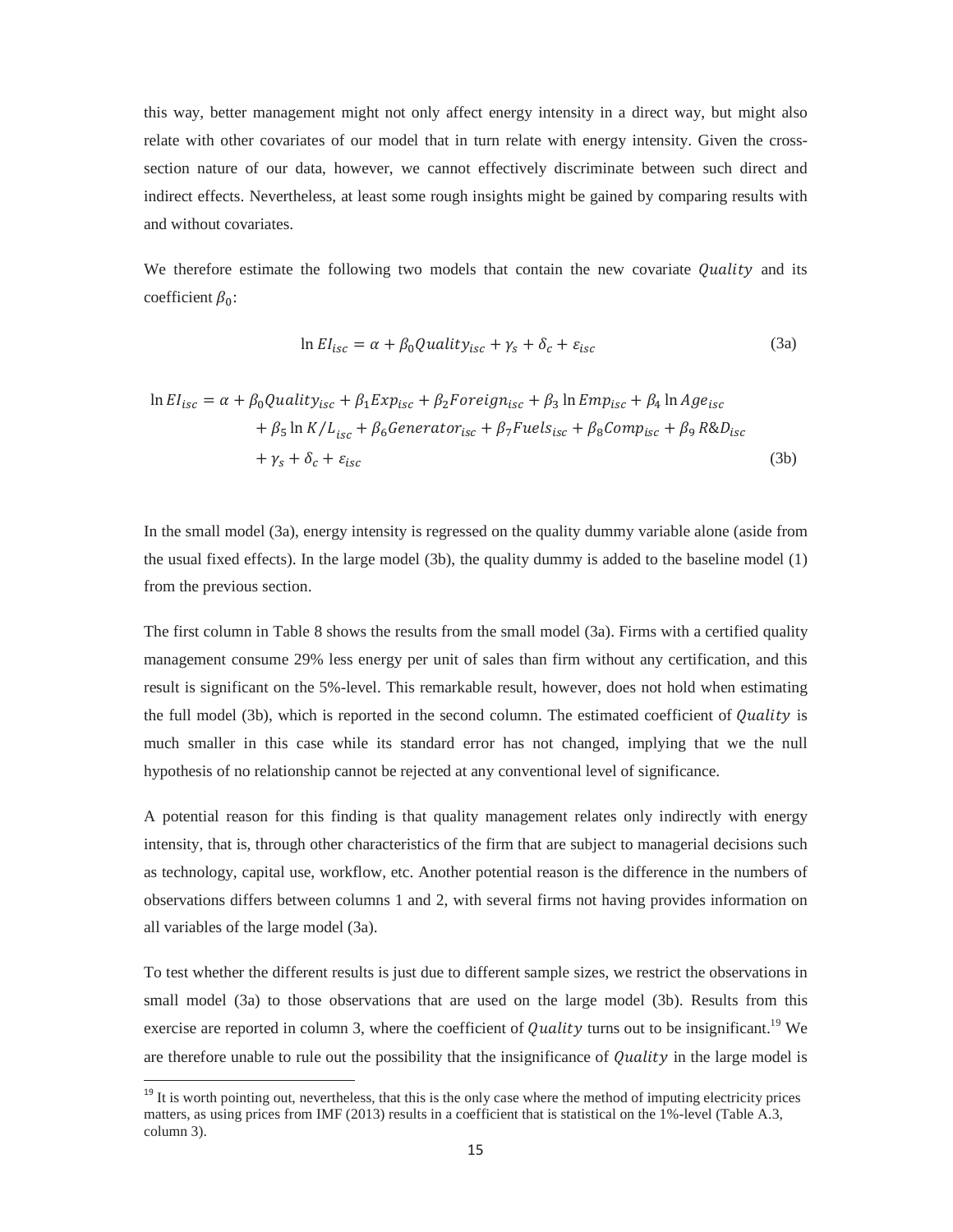just an artefact of its small sample size—at least not with the data currently available. Hence, we must leave a proper analysis of quality management to future studies.

|              | (1)        | (2)         | (3)       |
|--------------|------------|-------------|-----------|
|              | Domestic   | Domestic    | Domestic  |
|              | firms      | firms       | firms     |
|              |            |             |           |
|              |            |             |           |
| Quality      | $-0.339**$ | $-0.166$    | $-0.205$  |
|              | (0.151)    | (0.150)     | (0.151)   |
| Exp          |            | $-0.261$    |           |
|              |            | (0.162)     |           |
| Foreign      |            | $-0.142**$  |           |
|              |            | (0.058)     |           |
| ln Emp       |            | $-0.122$    |           |
|              |            | (0.092)     |           |
| ln Age       |            | $-0.151***$ |           |
|              |            | (0.054)     |           |
| $\ln K/L$    |            | 0.037       |           |
|              |            | (0.142)     |           |
| Generator    |            | $0.012***$  |           |
|              |            | (0.002)     |           |
| Fuels        |            | 0.004       |           |
|              |            | (0.003)     |           |
| Comp         |            | 0.093       |           |
|              |            | (0.182)     |           |
| Constant     | $7.119***$ | $9.250***$  | 7.259 *** |
|              | (0.485)    | (0.856)     | (0.580)   |
| Observations | 942        | 871         | 871       |
| $R^2$        | 0.102      | 0.195       | 0.106     |
| Sector-FE    | Yes        | Yes         | Yes       |
| Country-FE   | Yes        | Yes         | Yes       |

**Table 8: Regression results for certified quality management (domestic firms only)** 

Robust standard errors in parentheses

 $***$  p<0.01,  $**$  p<0.05,  $*$  p<0.1

Dependent variable: natural logarithm of energy intensity (ln EI)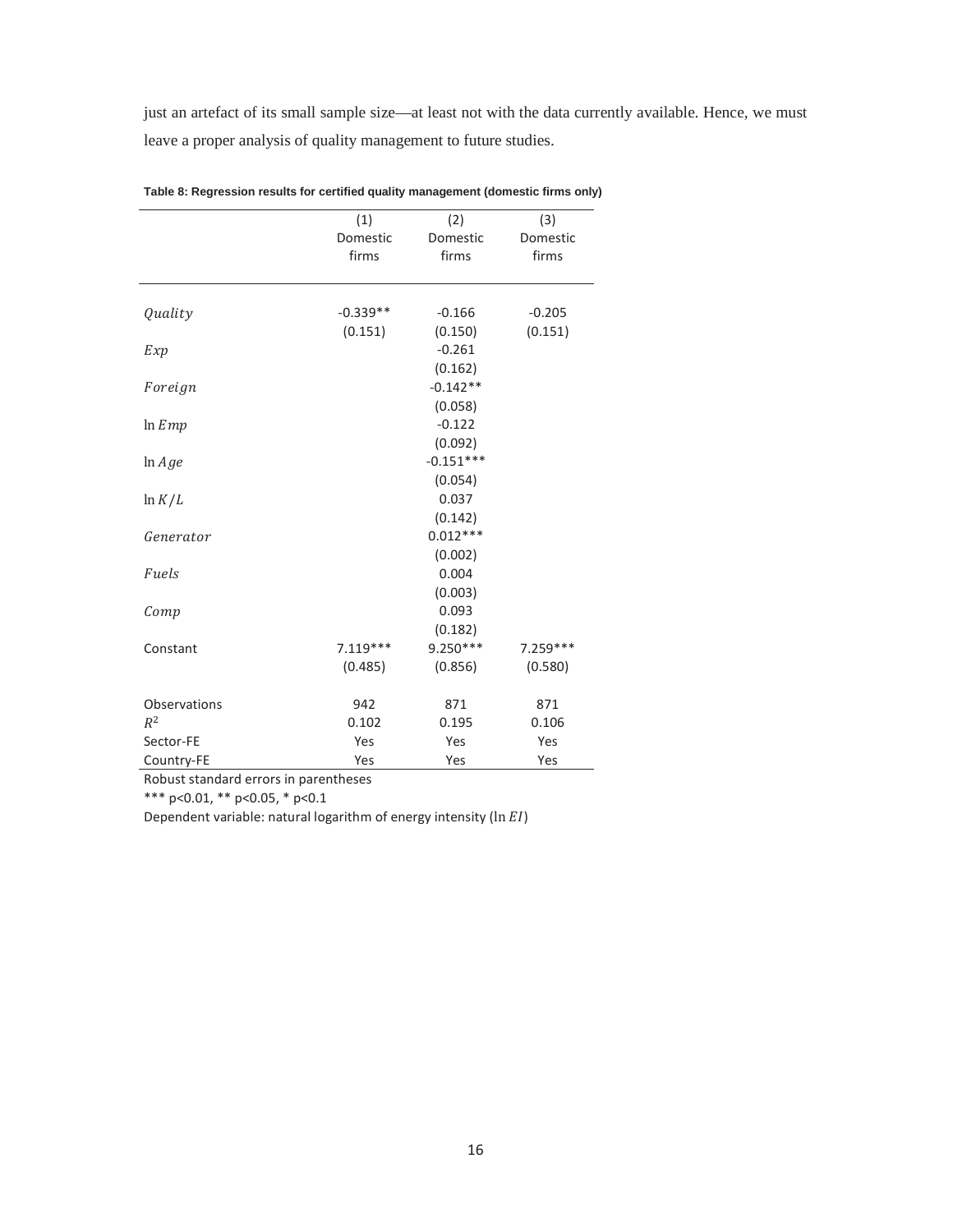#### **6. Conclusions and policy recommendations**

Our study takes an in-depth analysis of energy use at the firm level to identify characteristics that are associated with a lower energy intensity of production. For this exercise, we employ a novel and unique dataset of 1,450 firms in 18 countries in SSA in six manufacturing sectors, namely food and beverages, textiles, chemicals, rubber and plastics, other non-metallic mineral products, and fabricated metal products.

Concerning the influence of trade, our results show that exporters use less energy input per unit of sales than non-exporting firms. Hence, industrial policies that encourage export may also have the potential to be supportive of green growth, or at least do not completely counteract it. Another firmlevel characteristic that negatively correlates with energy intensity is whether firms are domestically or foreign owned, with foreign-owned firms appearing to be less energy intensive than domesticallyowned firms. This relation could stem from the use of advanced know-how and managerial practices from abroad, which enables a firm to use its production inputs in a more efficient way. Hence, industrial policies that encourage openness to foreign direct investment have the potential to be supportive of green growth.

Aside from that, larger firms—in terms of number of employees—and more productive firms—in terms of sales per employee—are associated with a lower level of energy intensity. Both of these characteristics thus seem to support energy-saving production processes or at least do not fundamentally interfere with them. The average age of a firm's capital equipment has a negative but weak correlation with energy intensity.

Whether a firm owns a generator does not seem to correlate with energy intensity. Notwithstanding that, energy intensity is positively connected with the share of fuels in total energy consumption. A possible reason for this result is the conversion loss that occurs if a firm uses fuels to operate a generator, which results in a higher energy content of products compared to purchasing electricity directly from the grid. Particularly in SSA countries, firms are often forced to generate electricity on their own to ensure a reliable source of electricity (IEA,  $2014$ ).<sup>20</sup> For drawing conclusions at the macro level, it is noteworthy that simple diesel engines that drive generators at small- and medium-sized industrial facilities operate with a conversion efficiency of less than 30%, compared to 40% at central power plants.

All in all, our results suggest that appropriately designed industrial policies aiming at enhancing export performance and reducing restrictions on foreign direct investment have the potential to complement green energy policies (such as reducing fossil fuel subsidies and green investment credits, see e.g.

<sup>&</sup>lt;sup>20</sup> This is counteracted by the fact that getting access to the national grid often poses a challenge for firms in SSA countries. For example, Nigeria ranks 182 out of 189 countries based on the difficulty of electricity access measured in terms of time, number of procedures and costs (World Bank, 2015).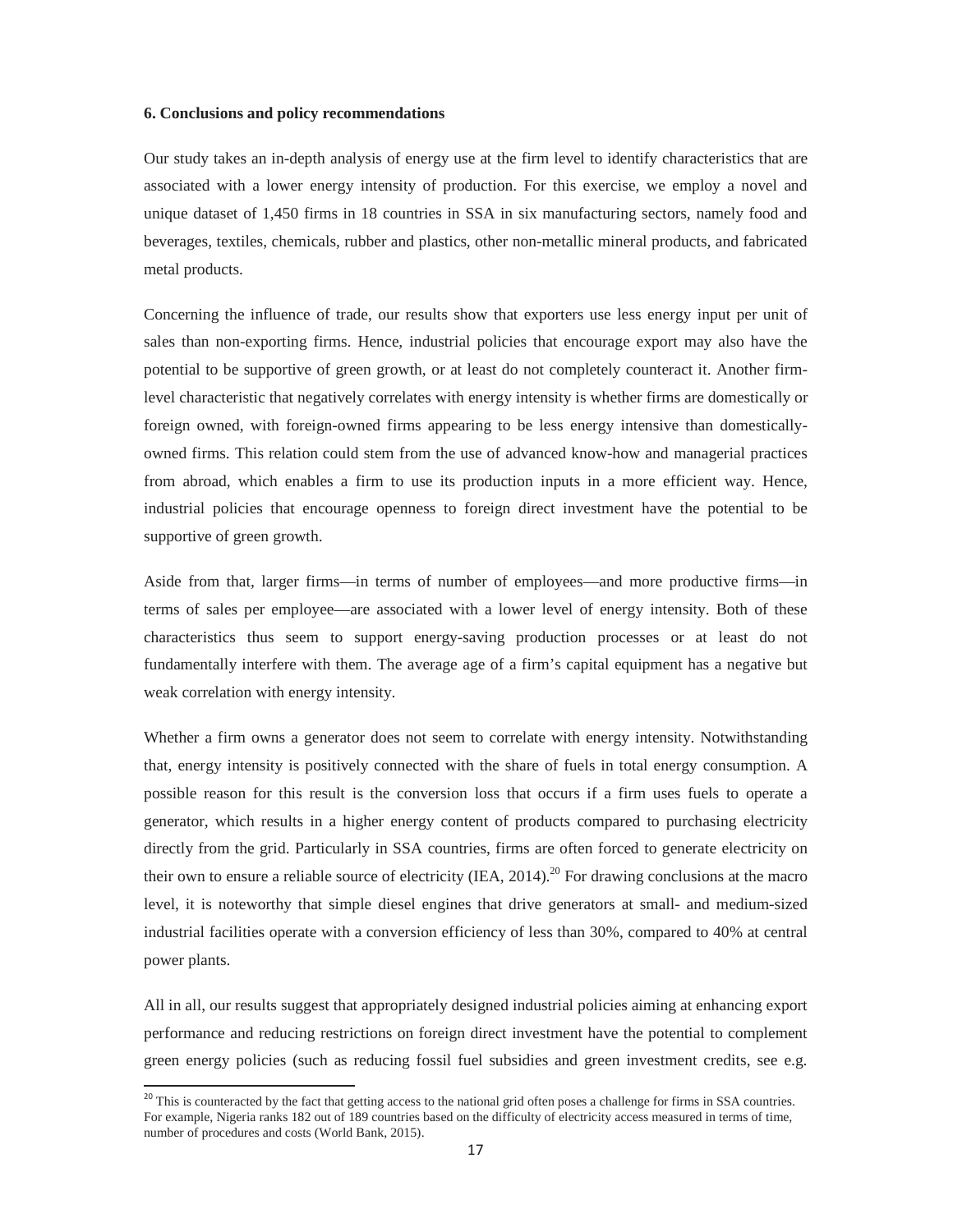Hallegatte et al., 2013; Tanaka, 2011; UNIDO, 2011). Such cross-cutting policies appear to have the potential to secure widespread adoption of energy efficient practices and technologies. So far, the potential linkage between greening industry and the importance of expanding exports and increasing foreign direct investment is recognized in only one (namely Senegal) of three (Ethiopia, Kenya and Senegal) UNEP-sponsored green economy policies and plans for SSA countries (Ethiopia, 2011; UNEP, 2014a, 2014b). Our analysis also supports the need for national policies to improve the provision of electricity from the grid to reduce the consumption of fuels by the manufacturing sector.

Eventually, reducing the energy intensity of industrial production is important for meeting commitments made in the "Paris Agreement" to limit global warming. Provisions in the Agreement establish common obligations for all countries, but require industrialized countries to continue to take the lead while expecting non-industrialized countries to increase their commitment to emission reduction over time. Essentially, industrialized countries are expected to achieve absolute emission reductions, while non-industrialized countries are encouraged to achieve economy-wide relative decoupling (Obergassel et al., 2016).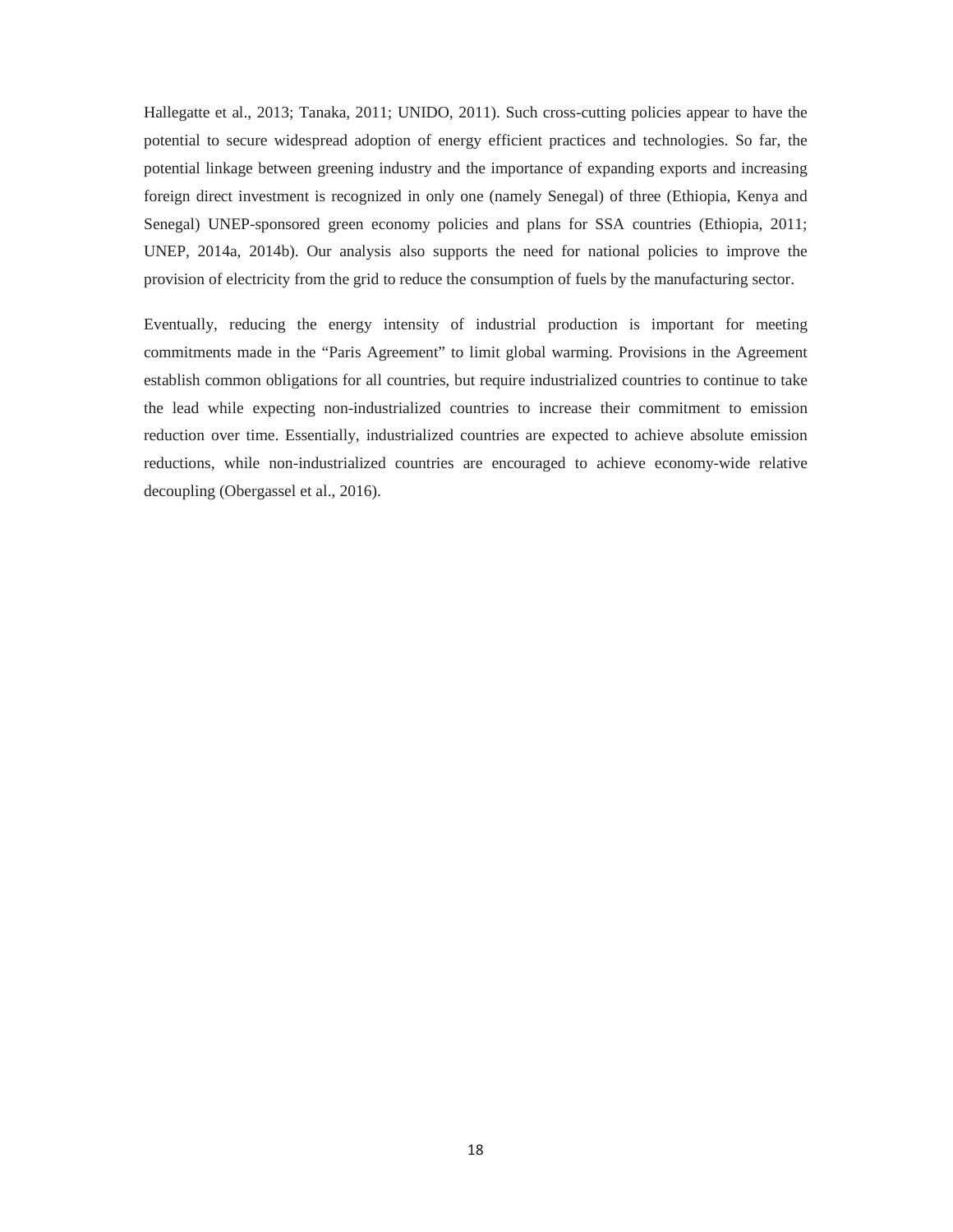#### **References**

- Adom, P.K., Amuakwa-Mensah, F., 2016. What drives the energy saving role of FDI and industrialization in East Africa? *Renewable and Sustainable Energy Reviews*, 65, 925–942.
- Apeaning, R., Thollander, P., 2013. Barriers to and driving forces for industrial energy efficiency improvements in African industries—a case study of Ghana's largest industrial area. *Journal of Cleaner Production*, 53, 204–213.
- Batrakova, S., Davies, R., 2012. Is there an environmental benefit to being an exporter? Evidence from firm-level data. *Review of World Economics*, 148, 449–474.
- Cagno, E., Trianni A., 2014. Evaluating the barriers to specific industrial energy efficiency measures: an exploratory study in small and medium-sized enterprises. *Journal of Cleaner Production*, 82, 70–83.
- Cantore, N., 2011. Energy efficiency in developing countries for the manufacturing sector. Development Policy, Statistics and Research Branch Working Paper 15/2011. United Nations Industrial Development Organization, Vienna, Austria.
- Del Rio, P. and Tarancon M.A., 2005. A multinomial logit econometric model of factors influencing the adoption of environmental technologies in the pulp and paper sector in Spain. *International Journal of Environmental Technology and Management*, 5, 319–346.
- Ethiopia, 2011. Ethiopia's Climate-Resilient Green Economy. Federal Democratic Republic of Ethiopia. Addis Abba, Ethiopia.
- Fisher-Vanden, K., Jefferson, G., Liu, H. and Tao, Q., 2004. What is driving China's decline in energy intensity? *Resource and Energy Economics,* 26(1), 77–97.
- Foster-McGregor, N., Isaksson, A. and Kaulich, F., 2014. Learning-by-exporting versus self-selection: New evidence for 19 sub-Saharan African countries. *Economics Letters*, 125, 212–214.
- Foster-McGregor, N., Isaksson, A. and Kaulich, F., 2015. Importing, exporting and the productivity of services firms in Sub-Saharan Africa. *Journal of International Trade and Economic Development*, 24, 499–522.
- Herrerias, M., Cuadros, A.,Orts, V., 2013. Energy intensity and investment ownership across Chinese provinces. *Energy Economics*, 26, 286–298.
- IEA, 2013. World Energy Outlook. International Energy Agency, Paris, France.
- IEA, 2014. World Energy Outlook. International Energy Agency, Paris, France.
- IEA, 2015. Energy Balances. International Energy Agency, Paris. France. Available from: http://www.iea.org/statistics/statisticssearch/ [20 April 2015]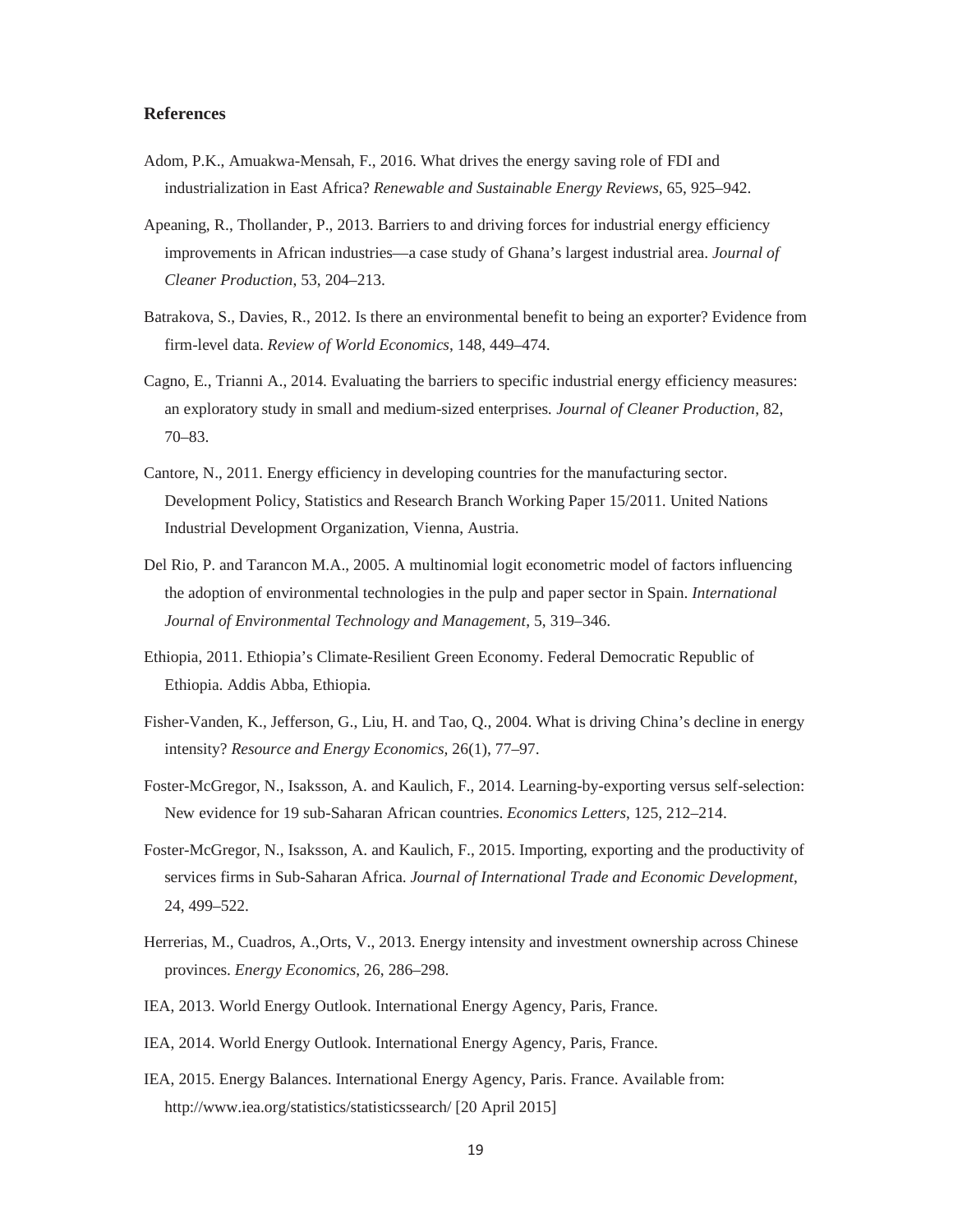- IMF and OECD, 2003. Foreign direct investment statistics: how countries measure FDI 2001. International Monetary Fund and Organisation for Economic Co-Operation and Development, Washington, D.C., USA.
- IMF, 2013. Energy Subsidy Reform in Sub-Saharan Africa. Experiences and Lessons. International Monetary Fund, African Department, Washington, D.C., USA.
- Keho, Y., 2016. What drives energy consumption in developing countries? The experience of selected African countries*. Energy Policy*, 91, 233–246.
- Luken, R., Van Rompaey, F., Zigová K., 2008. The determinants of EST adoption by manufacturing plants in developing countries. *Ecological Economics*, 66, 141–152.
- Luken, R., Van Rompaey, F., 2008. Drivers for and barriers to environmentally sound technology adoption by manufacturing plants in nine developing countries. *Journal of Cleaner Production*, 16, 67–77.
- Luken, R, Meinert, T., 2016. Manufacturing Statistics in Africa: Do we have the data to measure industrial progress as proposed by the UN Sustainable Development Goals? Unpublished manuscript
- Never, B., 2016. Behave and save? Behaviour, energy efficiency and performance of micro and small enterprises in Uganda. *Energy Research & Social Science*, 15, 34–44.
- Obergassel, W., Arens, C., Hermwille, L., Kreibich, N., Mersmann, M., Ott, H., Wang-Helmreich, H., 2016. Phoenix from Ashes—An analysis of the Paris Agreement to the United Nations Framework Convention on Climate Change. Wuppertal Institute for Climate, Environment and Energy, Wupperal, Germany.
- Roy, J., Yasar, M., 2015. Energy efficiency and exporting: Evidence from firm-level data. *Energy Economics*, 52, 127–135.
- Sahu, S., Narayanan, K., 2011. Determinants of energy intensity in Indian manufacturing industries: A firm level analysis. *Eurasian Journal of Business and Economics*, 4, 13–30.
- Siaminwe, L., Chinsembu, K. C., Syakalima, M., 2005. Policy and operational constraints for the implementation of cleaner production in Zambia. *Journal of Cleaner Production*, 13, 1037–1047.
- Sorrell S., Mallett A., Nye, S., 2011. Barriers to industrial energy efficiency: A literature review. Development Policy, Statistics and Research Branch Working Paper 10/2011. United Nations Industrial Development Organization, Vienna, Austria.
- Tanaka, K., 2011. Review of policies and measures for energy efficieny in industry sector. *Energy Policy*, 39, 6532–6550.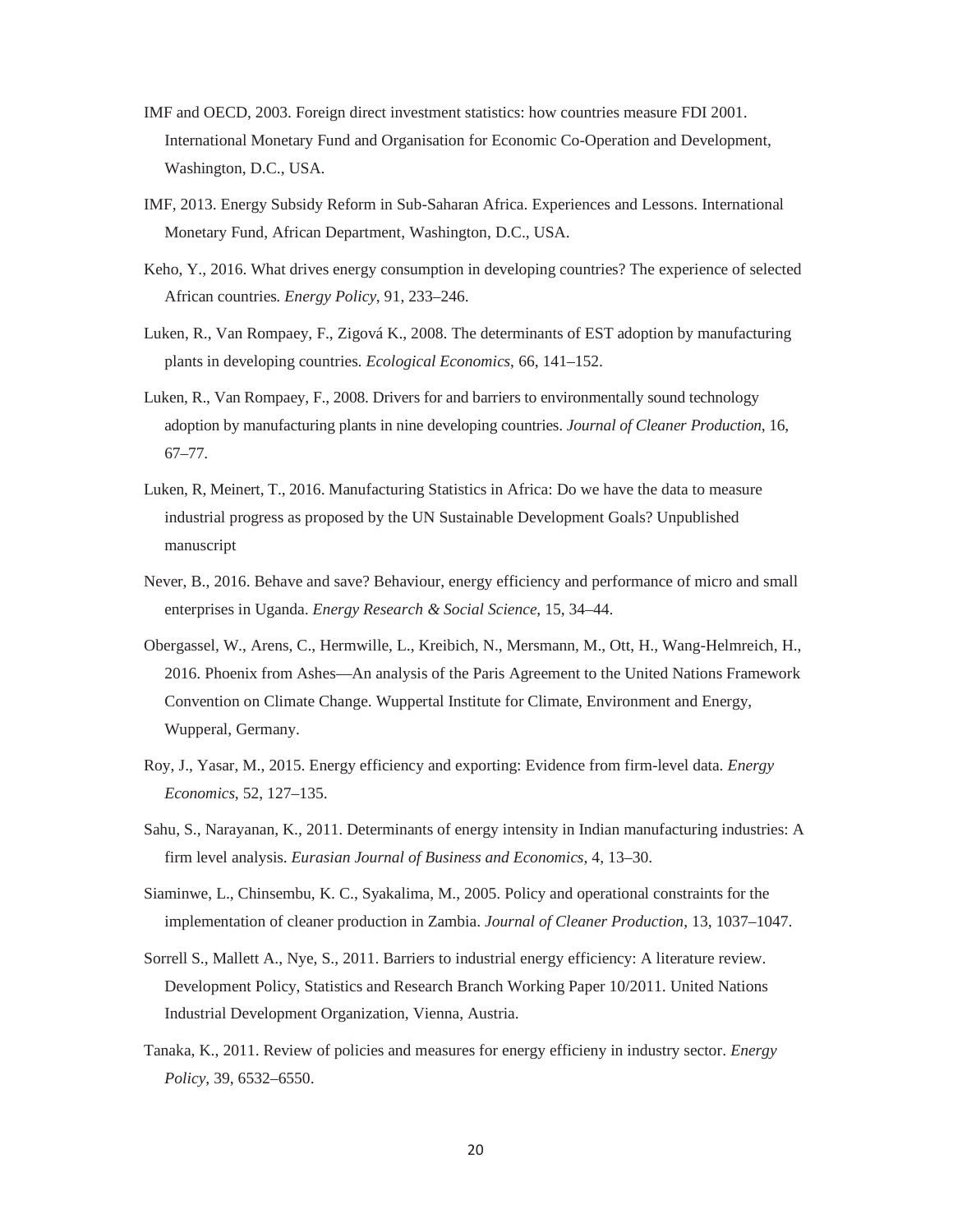- Trianni, A., Cagno, E., Thollander, P., Backlund, S., 2013. Barriers to industrial energy efficiency in foundaries—a European comparison. *Journal of Cleaner Production*, 40, 161–176.
- UNECA, 2016. Greening Africa's Industrialization. Economic Report on Africa 2016. United Nations Economic Commission for Africa, Addis Ababa, Ethiopia.
- UNEP, 2014a. Green Economy Assessment Kenya. United Nations Environment Programme, Nairobi, Kenya.
- UNEP, 2014b. Green Economy Assessment Senegal. United Nations Environment Programme, Nairobi, Kenya.
- UNIDO, 2011. Industrial Development Report 2011: Industrial Energy Efficiency for Sustainable Wealth Creation—Capturing Environmental, Economic and Social Dividends. United Nations Industrial Development Organization, Vienna, Austria.
- UNIDO, 2012a. Africa Investor Report 2011: Towards evidence-based investment promotion strategies. United Nations Industrial Development Organization, Vienna, Austria.
- UNIDO, 2012b. MED TEST. Transfer of Environmental Sound Technology in the South Mediterranean Region. Project Summary and Achievements. United Nations Industrial Development Organization, Vienna, Austria. Available from: https://www.unido.org/fileadmin/user\_media/Services/Environmental\_Management/Water\_Manag ement/Carolina/MEDTEST\_%20Brochure\_%20English.PDF [21 November 2016]
- UNIDO, 2015. MVA 2014 database. United Nations Industrial Development Organization, Vienna, Austria. Available from: https://stat.unido.org/home [20 April 2015]
- Wagner, J., 2012. International trade and firm performance: A survey of empirical studies since 2006. *Review of World Economics*, 148, 235–267.
- World Bank Group, 2015. Doing Business Economy Profile 2016: Nigeria. World Bank, Washington, D.C., USA.
- Zheng, Y., Qi, J., Chen, Z., 2011. The effect of increasing exports on industrial energy intensity in China. *Energy Policy*, 39, 2688–2697.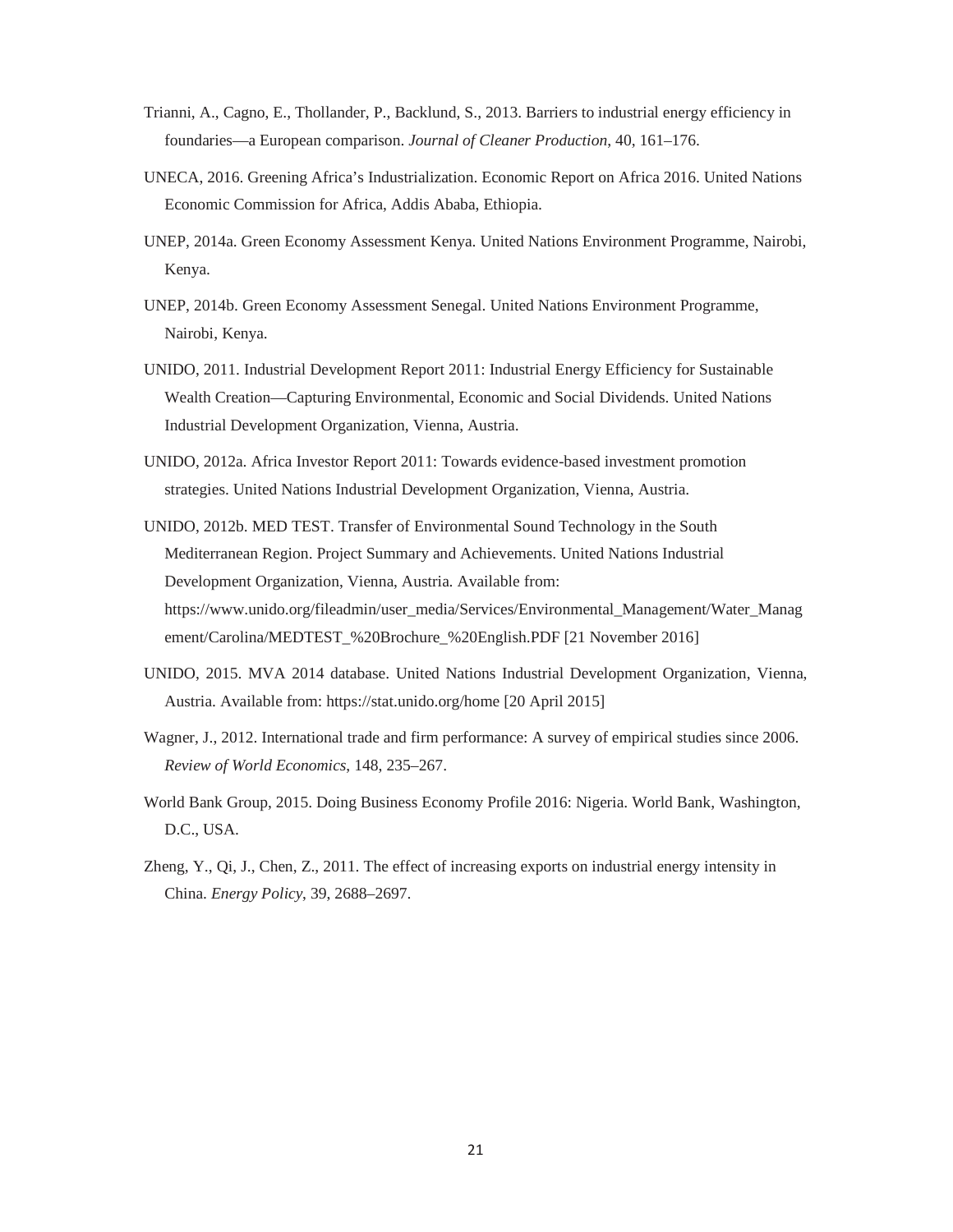### **Appendix A: Tables**

#### **Table A.1: Calorific value by type of fuel**

| <b>Fuel type</b> | <b>Calorific value</b>   |
|------------------|--------------------------|
| Diesel           | 44,800 kJ/kg             |
| Fuel oil         | 40,200 kJ/kg             |
| Coal             | 24,000 kJ/kg             |
| I PG             | 49,404 kJ/kg             |
| Natural gas      | 38,000 kJ/m <sup>3</sup> |
|                  |                          |

#### **Table A.2: Main regression results, using prices from IMF (2013)**

|              | (1)           | (2)         | (3)        | (4)         | (5)         | (6)        |
|--------------|---------------|-------------|------------|-------------|-------------|------------|
|              | All sectors   | Low-EI      | High-El    | East        | West        | Southern   |
|              | and countries | sectors     | sectors    | Africa      | Africa      | Africa     |
|              |               |             |            |             |             |            |
| Exp          | $-0.303**$    | $-0.397**$  | $-0.062$   | $-0.240$    | $-0.450*$   | 0.051      |
|              | (0.134)       | (0.157)     | (0.265)    | (0.175)     | (0.259)     | (0.314)    |
| Foreign      | $-0.353***$   | $-0.318**$  | $-0.487**$ | $-0.605***$ | $-0.018$    | $-0.173$   |
|              | (0.125)       | (0.149)     | (0.246)    | (0.175)     | (0.232)     | (0.223)    |
| ln Emp       | $-0.121**$    | $-0.144**$  | $-0.063$   | $-0.080$    | $-0.161*$   | $-0.241**$ |
|              | (0.049)       | (0.057)     | (0.104)    | (0.065)     | (0.091)     | (0.117)    |
| ln Age       | $-0.123*$     | $-0.083$    | $-0.204$   | $-0.257***$ | $-0.015$    | 0.242      |
|              | (0.074)       | (0.089)     | (0.136)    | (0.099)     | (0.137)     | (0.171)    |
| $\ln K/L$    | $-0.131***$   | $-0.189***$ | 0.026      | $-0.064$    | $-0.207***$ | $-0.169*$  |
|              | (0.039)       | (0.046)     | (0.078)    | (0.054)     | (0.067)     | (0.095)    |
| Generator    | $-0.104$      | $-0.003$    | $-0.366*$  | $-0.118$    | $-0.083$    | $-0.136$   |
|              | (0.114)       | (0.138)     | (0.205)    | (0.149)     | (0.243)     | (0.222)    |
| Fuels        | $0.010***$    | $0.010***$  | $0.011***$ | $0.009***$  | $0.013***$  | $0.009**$  |
|              | (0.002)       | (0.002)     | (0.003)    | (0.002)     | (0.003)     | (0.004)    |
| Comp         | 0.002         | 0.001       | 0.002      | 0.003       | $-0.002$    | $0.012*$   |
|              | (0.003)       | (0.003)     | (0.005)    | (0.004)     | (0.004)     | (0.007)    |
| R&D          | $-0.140$      | $-0.021$    | $-0.370$   | $-0.530***$ | $0.539**$   | $-0.005$   |
|              | (0.133)       | (0.156)     | (0.282)    | (0.173)     | (0.239)     | (0.297)    |
| Constant     | $9.327***$    | $9.641***$  | $8.246***$ | 7.928 ***   | $9.861***$  | 8.466***   |
|              | (0.704)       | (0.895)     | (0.857)    | (0.640)     | (0.910)     | (1.161)    |
|              |               |             |            |             |             |            |
| Observations | 1,450         | 1,003       | 447        | 724         | 525         | 201        |
| $R^2$        | 0.149         | 0.163       | 0.148      | 0.161       | 0.164       | 0.199      |
| Sector-FE    | Yes           | Yes         | Yes        | Yes         | Yes         | Yes        |
| Country-FE   | Yes           | Yes         | Yes        | Yes         | Yes         | Yes        |

Robust standard errors in parentheses

 $***$  p<0.01,  $**$  p<0.05,  $*$  p<0.1

Dependent variable: natural logarithm of energy intensity (ln EI)